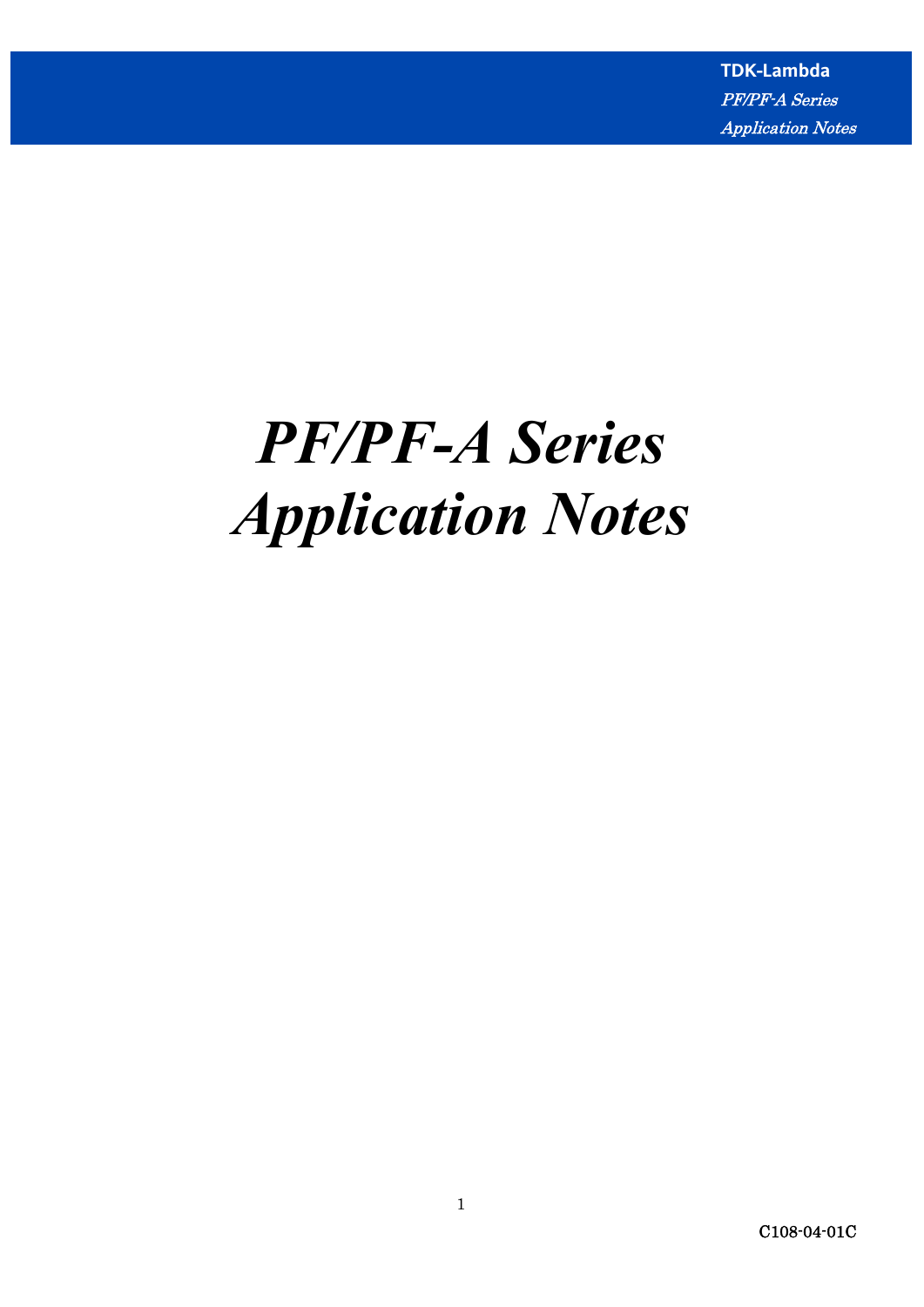# Before Using The Power Supply

 Pay attention to all warnings and cautions before using the unit. Incorrect usage could lead to an electrical shock, damage to unit, or a fire hazard. Be sure read below warning and *caution* before using the power module.

# **Warning**

- Do not touch heatsink and case which may be hot.
- Do not open the case and touch the internal components. They may have high temperature or high voltage which may get you in electrical shock or burned.
- When the unit is operating, keep your hands and face away from the unit. You may get injured by an accidents.

## **Caution**

- $\bullet$  Confirm that connections to input/output terminals and signal terminals are correct as indicated in the instruction manual.
- Attach a fast blow type external fuse to each module to ensure safety operation and to acquire each safety approval.
- This power supply is designed for professional installation within an end user equipment.
- The output of this power module is 360VDC and is considered a primary power supply. Safe design and Safety Standard requirement should be considered in application design.
- The application circuits and their parameters are for reference only. Be sure to verify effectiveness of application circuits and their parameters before finalizing circuit design.
- The information on this document is subject to change without notice. For actual design-in, please refer to the latest publications of data sheet, etc., for the most up-to-date specifications of this unit.
- No part of this document may be copied or reproduced in any form or by any means without prior written consent of TDK-Lambda.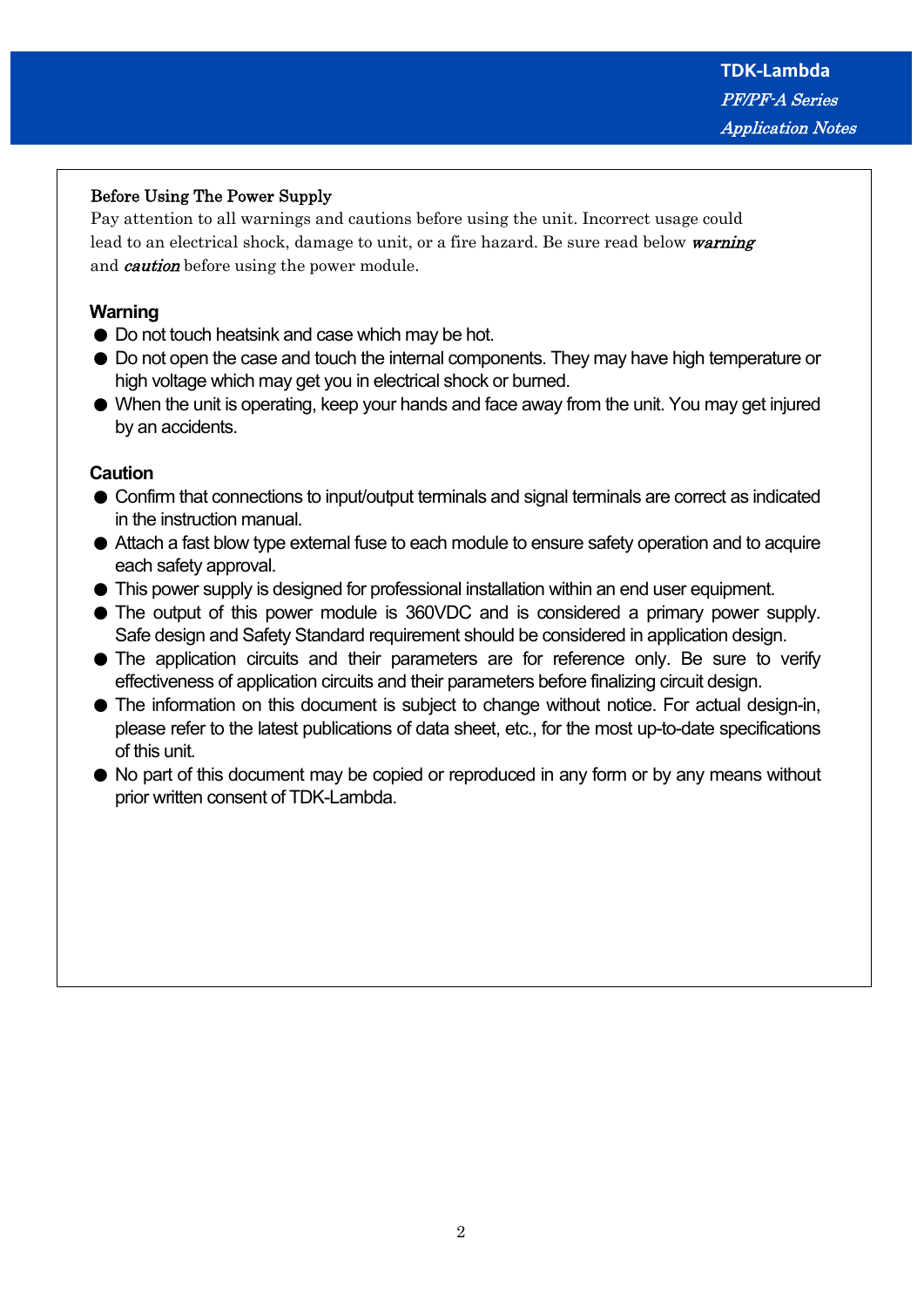#### ■ Basic Connection



## 1. External Components

| a) | $C1$ : | AC250V              | $1 \mu F$        |
|----|--------|---------------------|------------------|
|    |        | PF500/PF500A-360:   | <sub>1</sub> pcs |
|    |        | PF1000/PF1000A-360: | 2pcs             |

Note: Input capacitor C1 should be provided to filter high frequency noise at the input of the module. AC ripple current rating must be rated for more than 3A (RMS) per capacitor. Locate C1 as closely to the terminals as possible. This will reduce unwanted oscillations formed from wiring inductance and parasitic capacitance.

# b) C2:  $630V$  0.82 $\mu$ F PF500/PF500A-360: 1/pcs PF1000/PF1000A-360: 2/pcs

Note: Capacitor C2 is used to snub spike noise emanating from the boost inverter particularly when the main switch turns off. AC ripple current rating must be

rated for more than 3A (RMS) per capacitor. Locate C2 as closely to the terminals as possible.

| c) | C3: 630V            | $0.47 \mu F$     |
|----|---------------------|------------------|
|    | PF500/PF500A-360:   | 1 <sub>pcs</sub> |
|    | PF1000/PF1000A-360: | 2pcs             |
|    | Note: Same as C2.   |                  |

## d) C4: AC400V 1000~4700pF

Note: This capacitor is provided to reduce common mode circulating current. This capacitor is determined by the Overall common mode circulating current in the system and by the leakage current requirement of the system.

## e) C5:

Please refer to "●Selection of External Output Capacitor" below. The possible external nominal capacitance is as follows. PF500/PF500A-360: 120~1200uF PF1000/PF1000A-360: 240~2000µF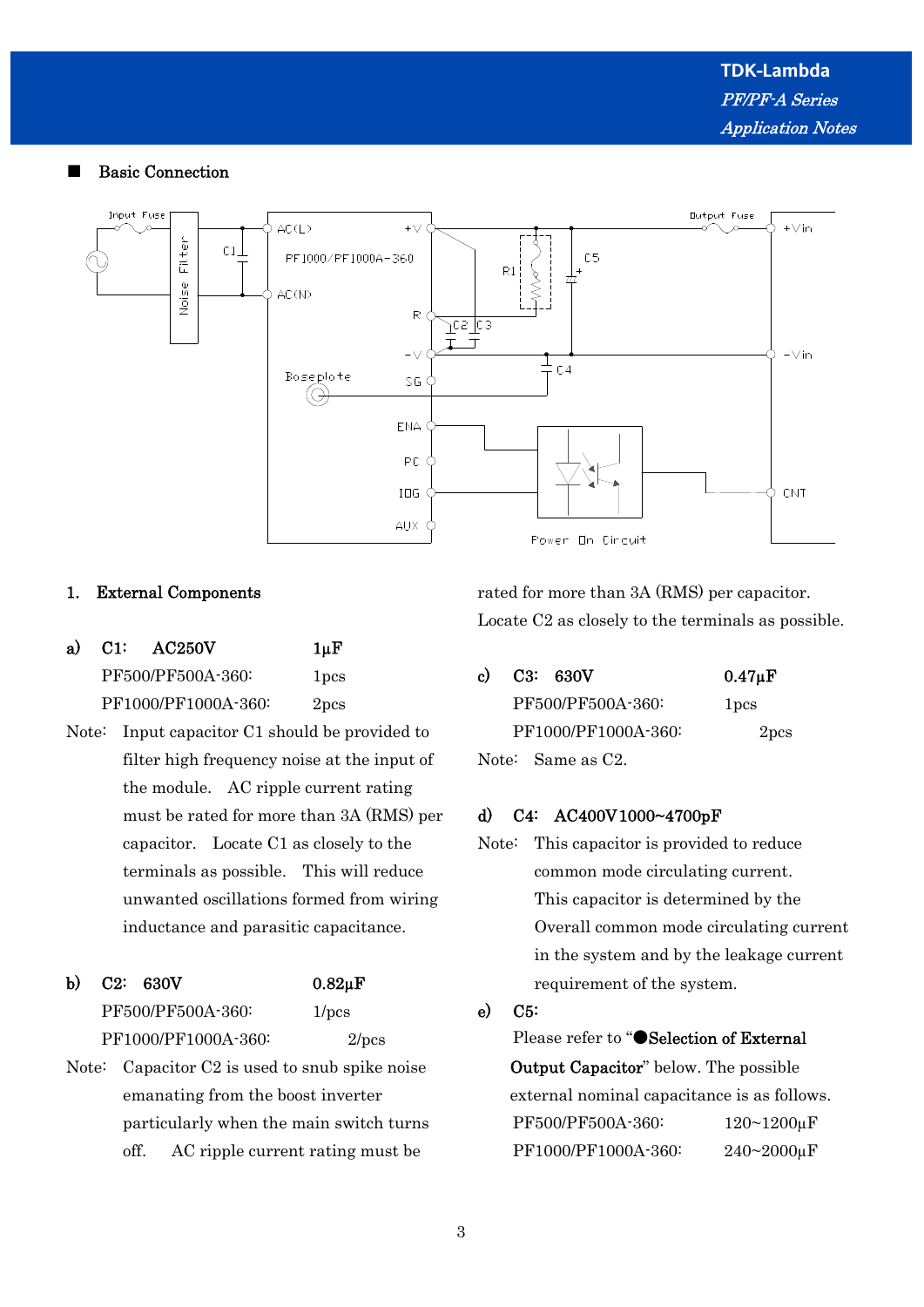If a value above these values is used, damage to the module could occur.

Equation 1

$$
C_o \ge \frac{Pout}{\left(2\pi f \times V_{pk-pk} \times V_o \times \eta\right)} [F]
$$

- Co = Output Smoothing Capacitance Pout = Pin of PH module  $(\text{Pin} = \text{Po}(\text{of PH module})/n)$  $f = Input frequency$
- $V$ <sub>pk</sub>-pk = Output ripple voltage (less than 15Vpk-pk)
- Vo = PF/PF-A rated output voltage (worst case = 98% of rated output voltage)

 $\eta$  = Efficiency of PF/PF-A module

## Example

 -using two PH modules (PH300F280-5 at full load current) -Input frequency 60Hz -Input voltage is 360VDC

Total Pout of PF/PF-A module required

$$
P_o = \frac{600W}{0.83} = 723W
$$

 $V_0 = 0.98 \times 360 = 353V$ 

 The PF1000/PF1000A-360 would be required to support the total system input power of 723 Watts.

## f) R1:

Please refer to "11. Input Surge Current".

## g) Power On Circuit:

Please refer to "16. Power On Signal".

## h) Input Fuse:

Please refer to "11. Input Surge Current".

## i) Output Fuse:

 In order to protect the load from damage, please use an external fuse ( Fast Blow Type). Recommended Output Fuse Nominal Current. PF500/PF500A-360: 3A

PF1000/PF1000A-360: 6A

## ● Selection of External Output Capacitor

 The external output capacitor value is determined by the following factors:

- Peak to Peak Output Ripple Voltage
- Required Holdup Time
- Peak to Peak Ripple Current
- Expected Lifetime of the Capacitor

#### A. Peak to Peak Output Ripple Voltage

 The peak to peak output ripple voltage should be minimized to less than 15Vpk-pk. This will ensure that the DC voltage bus is fairly constant for line and load changes. The following formula determines the required output capacitance needed for a peak to peak ripple voltage of less than 15Vpk-pk.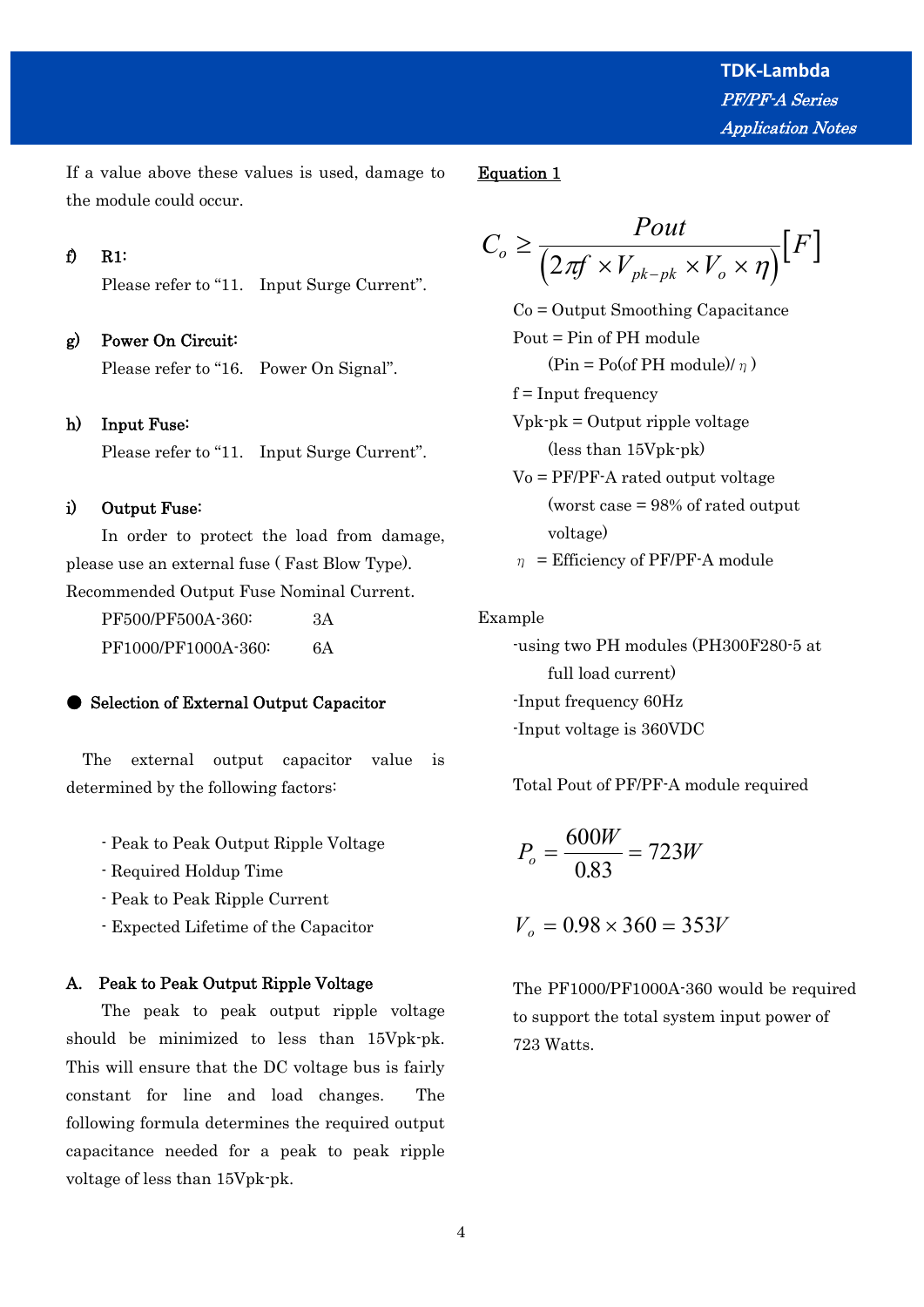$$
C_o \ge \frac{728 \times 10^{-6}}{(2\pi)(60)(15)(353)(0.94)} [F]
$$
  

$$
C_o \ge 388 \,\mu\text{F}
$$

# B. Capacitance Selection for Desired Holdup Time

 The total output capacitance must also be calculated based on the required holdup time of the AC/DC power supply. The following equation relates the output capacitance to the required holdup time.

## Equation 2

$$
C_o \geq \frac{2 \times (P_o/\eta) \times Th}{(V_o - V_{pk-pk}/2)^2 - (V_{\min})^2} [F]
$$

- Co = Output Smoothing Capacitance
- Po = Pin of PH module

 $(\text{Pin} = \text{Po}(\text{of PH module})/\eta)$ 

- $\eta$  = Efficiency of PH module
- Th = Required holdup time of AC/DC power supply
- Vo = PF/PF-A rated output voltage (worst case = 98% of rated output voltage)

```
Vpk-pk = Output ripple voltage
(less than 15Vpk-pk)
```
 Vmin = Minimum Input Voltage of PH Module

Example

- using two PH modules (PH300F280-5) at full load current
- desired holdup: 1 line cycle at 60Hz
- $\cdot$  n of PH module = 83%
- $-Vmin = 180VDC$
- $-Vpk-pk = 15V$
- $-V_0 = 360 \times 0.98 = 353 \text{VDC}$

$$
P_o = \frac{600W}{0.83} = 723W
$$

The capacitance is calculated as follows:

$$
C_o \ge \frac{2 \times (723)(16.6 \text{mS}) \times 10^{-6}}{\left[ (353 - 15/2)^2 - (200)^2 \right]} [F]
$$
  

$$
C_o \ge 302 \,\mu\text{F}
$$

 Determine the capacitance from the results of Equations 1 and 2. The larger value should be used to obtain the desired holdup and peak to peak ripple voltage requirements.

Note: Electrolytic capacitors of low ESR type should be used.

## C. Peak to Peak Capacitor Ripple Current

 The peak to peak ripple current is comprised of both line frequency and switching frequency components. In a power factor corrected system, the AC peak to peak capacitor current is greatly reduced. This is due to the regulated DC bus of 360VDC that the capacitor sees even over wide input variations. This allows for a smaller capacitor that can consistently store more energy than in the conventional system at low line.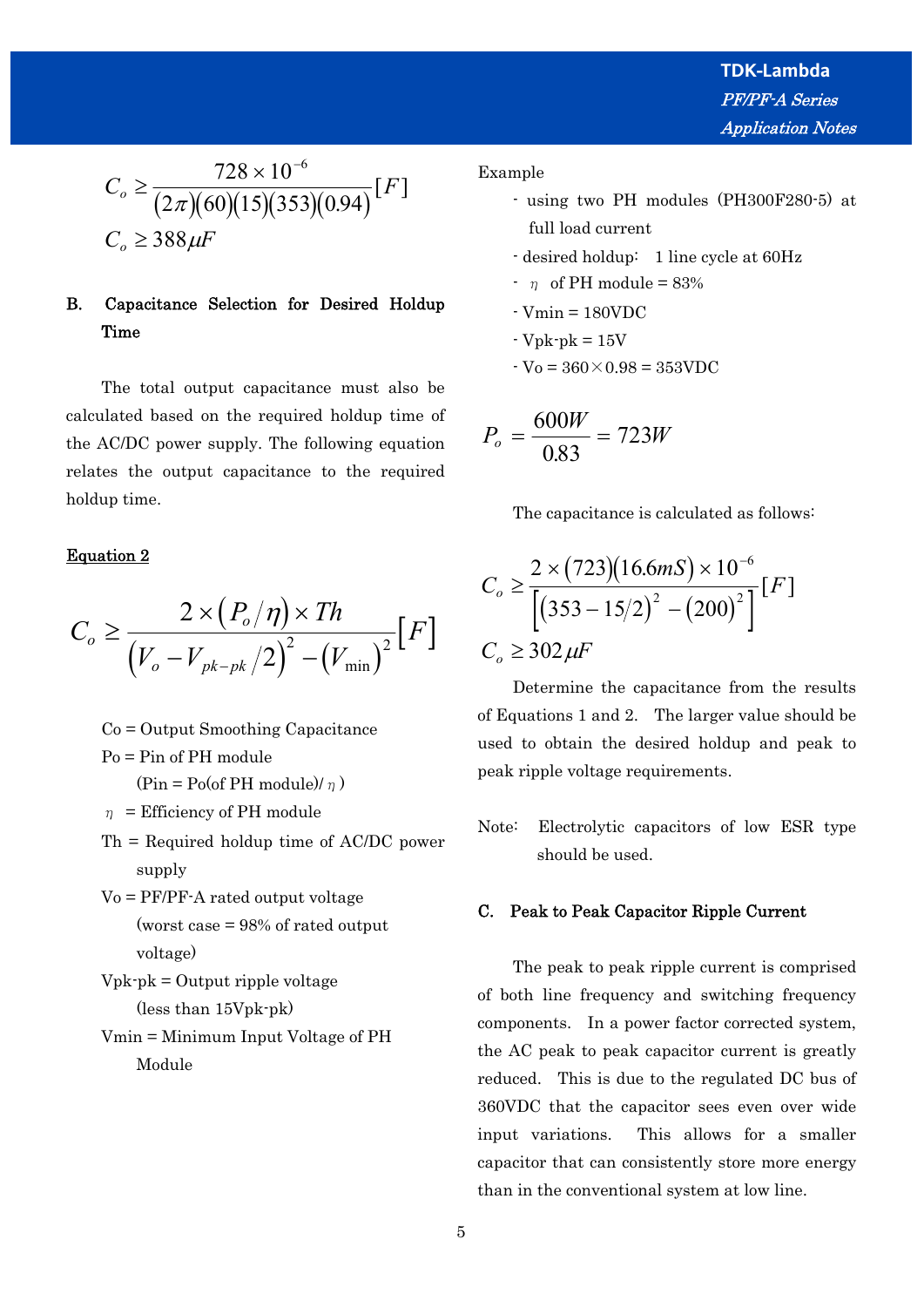All of this results in a charging current waveform that has a peak to peak value of only twice the DC input current. That means that the RMS capacitor current is equal to  $0.707 \times \text{IDC}$ . This increases the reliability of the overall front end which extends itself to a better system design.

 The maximum allowable ripple current of the capacitor must be greater than the actual ripple current value. The figure below shows actual ripple current versus output power. This can be used as an estimation for actual peak to peak ripple current. However, measurement of the actual current should be made to confirm system reliability.



## PH Series Connection



## Value: 2mH

- Place a common mode choke coil across the input section of the PH series (for each module).
- Common Mode Choke Coil Inductance
- Place a 4700pF capacitor on the input side of the PH series between the  $-V$ terminal and baseplate (FG).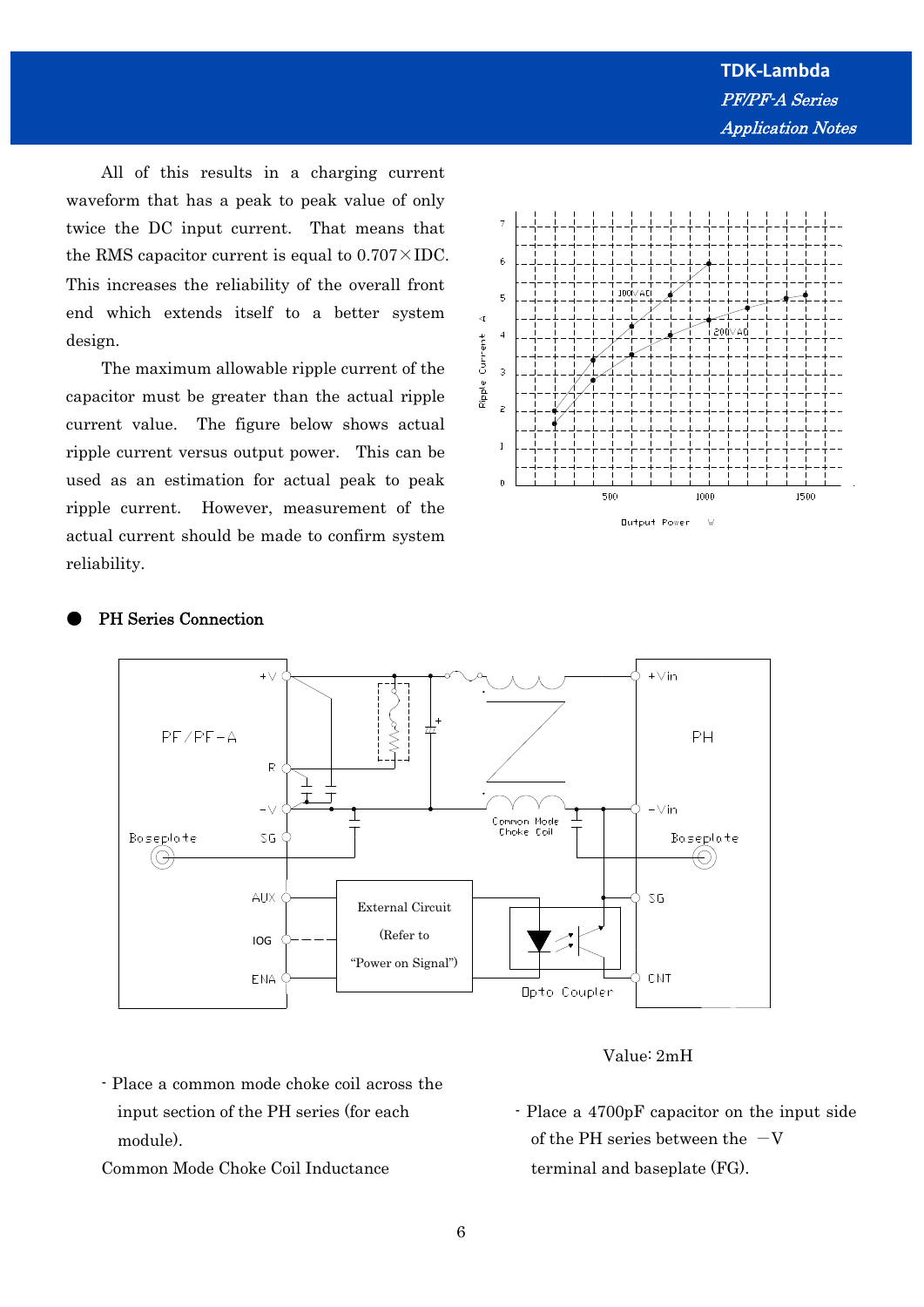(attach to each module)

- Place a 4700pF capacitor on the output side of the PF/PF-A series between the  $-V$  terminal and baseplate (FG). (attach to each module)
- Please use (for each PH module) an opto coupler for the ON/OFF control circuit between the PF/PF-A series and the PH series. Further, please use a optocoupler

 with the transistor output having no base terminal. Also place the transistor as

to the PH series CNT and SG (or  $-V$ ) terminals as possible.

- $-$  Short the SG terminal to the  $-V$ in on the PH series and to the  $-Vout$  on the PF/PF-A series. Do not connect them directly together.
- Attach the PH series input fuse to the +V side, do not place it on the  $-V$  side.

## 2. Input Voltage Range

close

 Input Voltage that takes into consideration each country's standard input voltage and tolerance range.

 In order to meet each safety standard, the standard input voltage must be provided. The PF/PF-A modules input voltage rating is from 85~265VAC, at a frequency range of 47~63Hz. The input current is comprised of both low frequency (60Hz) and high frequency components (PF: 190kHz, PF/A: 140kHz ).

## 3. PFHC Operation Input Voltage Range

 PFHC operation will not occur with input voltage above 255VAC. The output voltage will be the full rectification of the input voltage.

## 4 Input Current

 This is the effective value of the current supplied to the module. The value in the specifications is the value under standard input and output.

## 5. Nominal Output Voltage

 The nominal output of the PF/PF-A360 series is 360VDC. However, this is the value when the input is under 255VAC.

#### 6. Maximum Output Current

 This is the maximum output current the module can supply to the load continuously.

#### 7. Maximum Output Power

 This is the maximum output power the module can supply to the load continuously.

 The PF1000/PF1000A-360 has the capability of supplying 1000W in the 100VAC input mode and 1500W in the 200VAC input mode. The PF500/PF500A-360 can supply 500W in the 100VAC input mode and 750W in the 200VAC input mode.

 The increased wattage capability at 200VAC input is primarily due to the higher efficiency (94%) achieved as compared to (90%) when operating in the 100VAC mode.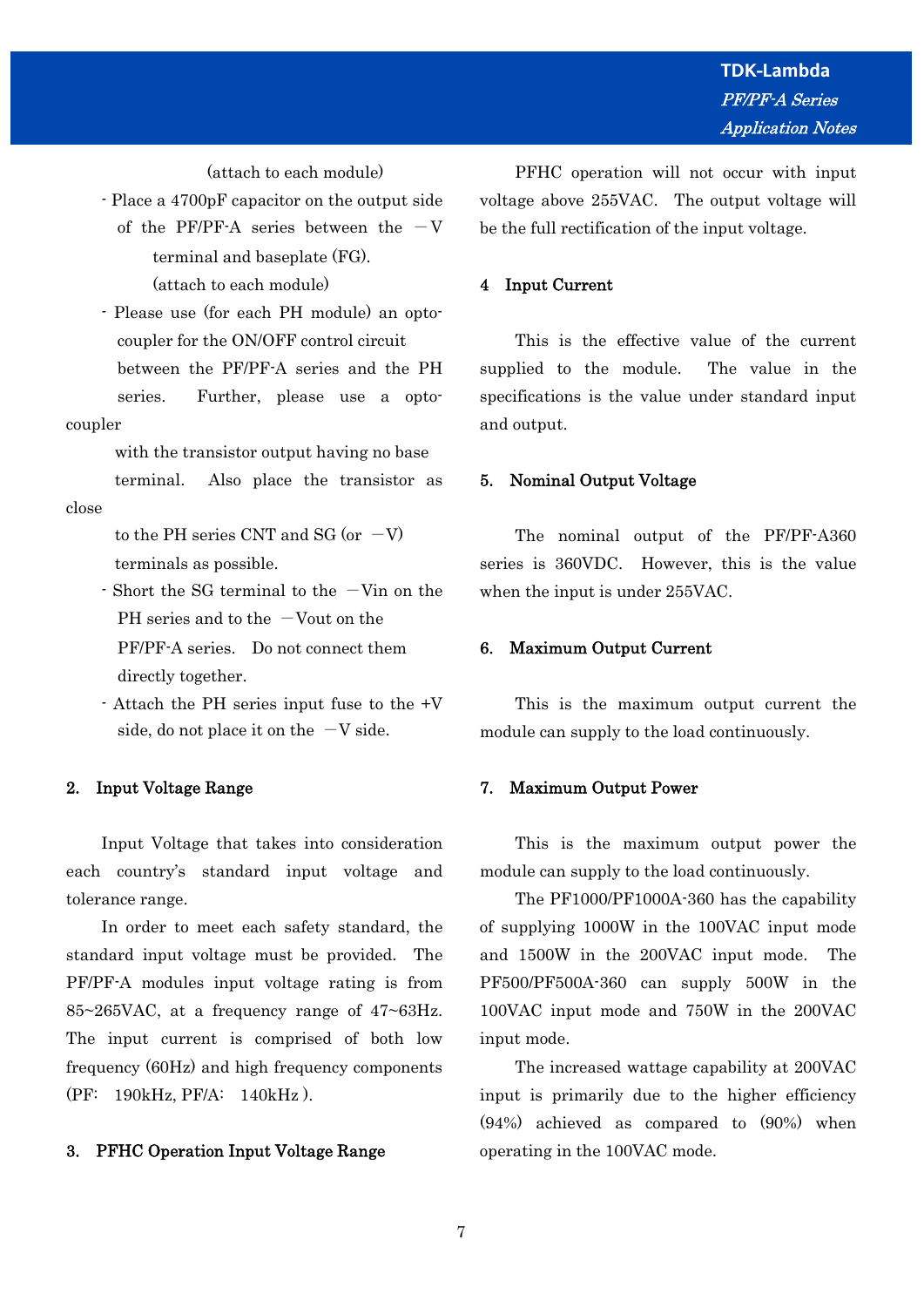PF&PF-A Series derating must be taken as follows.



PF500-360









## 8. Efficiency

 This is the ratio of the output power to the effective input power. The value in the specifications is the efficiency under standard input and output. Due to the fact that the efficiency will change with input voltage and output power, please take caution when constructing thermal design.

## 9. Power Factor

 The percentage of effective input power vs. the apparent input power is called power factor.

## 10. Output Voltage Accuracy

 Within the PFHC operating input voltage range, the output voltage accuracy is  $360VDC \pm$ 2%.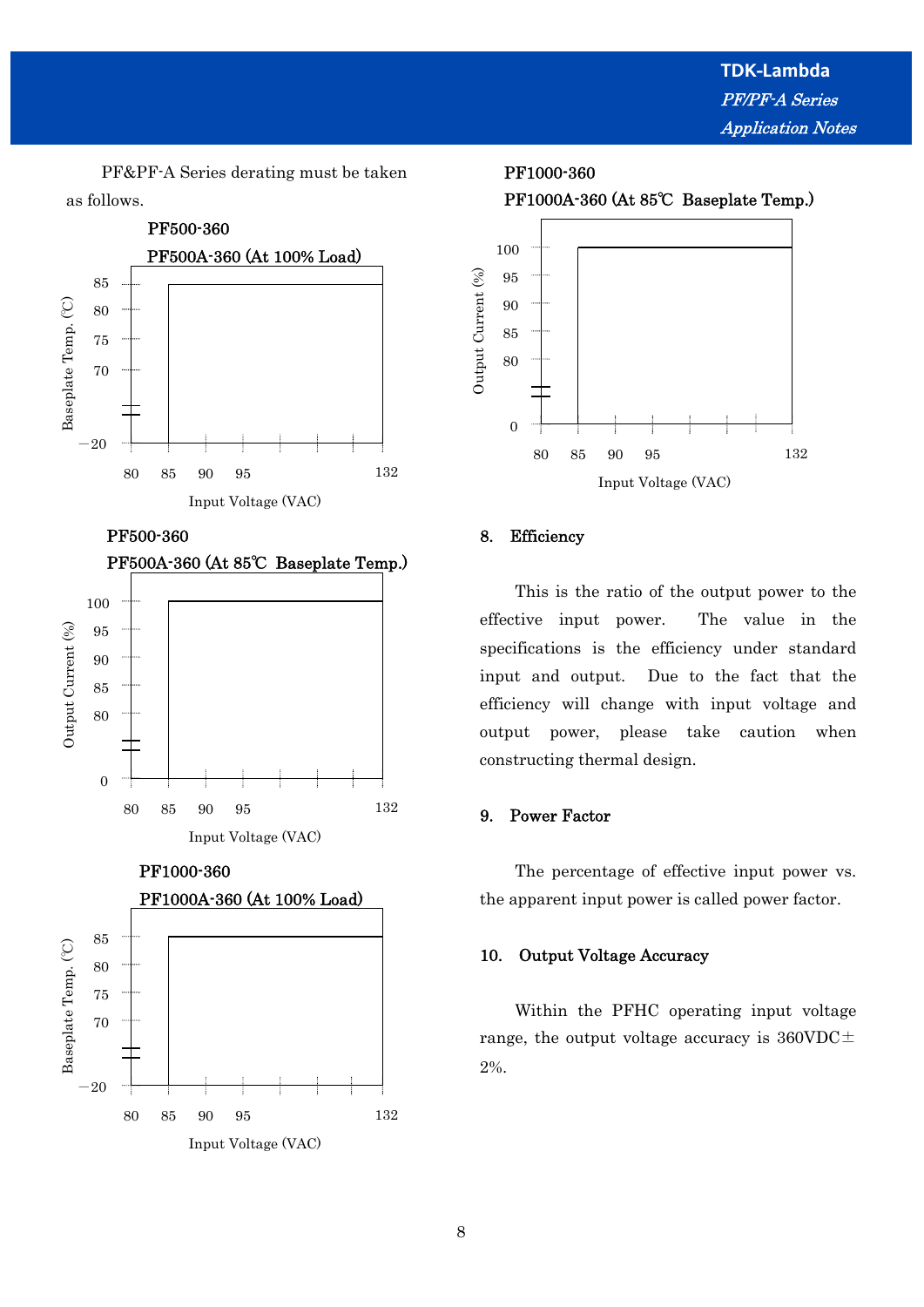#### 11. Inrush Current

 Inrush current is defined as the initial peak input current drawn by the input capacitors during turn-on. This current can be very large depending on the source impedance, and can cause such problems as external fuse brown-out, melting of the contacts of a relay or tripping of a circuit breaker.

 The inrush current at turn-on can be limited by connecting an external resistor between the R and +V terminals on the PF/PF-A module. This allows flexibility for the user to reduce the inrush current to meet his or her design conditions.

Note: The PF/PF-A module must be operated with an external inrush limiting resistor.

Selection of an External Inrush Limiting Resistor

## A. Determine Resistor Value

## Equation 4

$$
R = \frac{V_{\text{inpk}}}{I_{(\text{inrush})}} \big[ \Omega \big]
$$

 $R =$  External Resistor Value  $(Q)$  Vin = AC RMS Input Voltage (VAC) Vinpk = Vin $\times\sqrt{2}$  $I(inrush) = Inrush$  Current  $(Apk)$ 

#### B. I²t Rating of Inrush Limiting Resistor

When selecting an inrush limiting resistor

value, its I²t rating must be limited to less than the manufacturers rating. The I²t value can be computed as follows:

## Equation 5

$$
I^{2}t = \frac{C_{o} \times (V_{inpk})^{2}}{2 \times R} \Big[ A^{2}s \Big]
$$

 $I^2t$  = Product of the current squared and time

 Co = Output Smoothing Capacitance Vinpk = Vin $\times\sqrt{2}$ 

 $R =$  External Inrush Limiting Resistor

 It is recommended to use a thermally fused inrush limiting resistor or a resistor with a thermal fuse in series for safety protection.

## Selection of an External Input Fuse

 The power module does not provide an input fuse. For safety precautions and to meet each safety approval standard, an external fuse should be connected (to each module).

#### A. Voltage Rating of the External Fuse

 Rating Input Voltage 125VAC 100VAC Input 250VAC 200VAC Input

#### B. Current Rating of the External Fuse

 The standard current is determined from the maximum input current with the following formula shown below.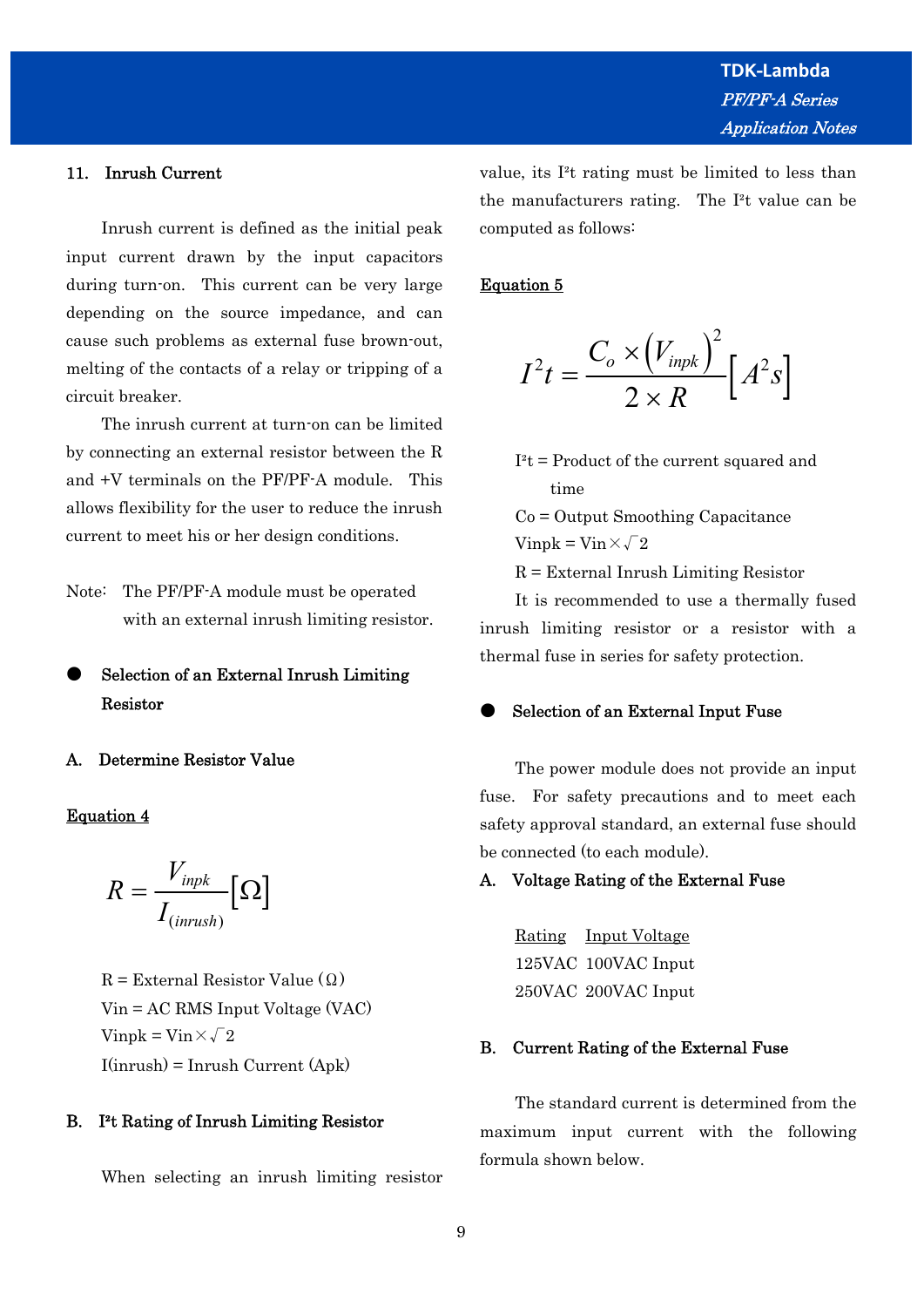## Equation 6

$$
I_{in(max)} = \frac{P_{out}}{V_{in(min)} \times \eta \times PF} [A_{rms}]
$$

 $\text{Iin}(\text{max}) = \text{Maximum Input Current}$  Pout = Maximum Output Power of PF/PF-A Module  $\eta$  = Efficiency actual power

 PF = Power Factor apparent power

Vin(min) = Minimum AC Input Voltage

 External fuse input current ratings for the PF/PF-A modules are the following.

| PF500/PF500A-360:   | 10A |
|---------------------|-----|
| PF1000/PF1000A-360: | 20A |

 The power factor varies depending on line impedance, effective input capacitance, and output power.

#### C. Calculating the Required Surge Energy

 The surge energy when the inrush current protection circuit does not function must be considered. If the output is above 180V when the input has been shut down, the inrush current protection circuit will not function. Please refer to Sequence Timing Chart. At this time the inrush current limitor is only the line impedance. The surge energy at this time can be calculated as follows.

## Equation 7

$$
I^{2}t = \frac{C_{o} \times (V_{\text{inpk}} - 180)^{2}}{2 \times r} \Big[ A^{2}s \Big]
$$

 $I^2t$  = Product of the current squared and time Co = Output Smoothing Capacitance Vinpk = max Vin $\times\sqrt{2}$ 

r = Input Line Impedance

 Line impedance will vary depending on conditions of use. However, when using calculations, please make this value  $0.5$  Ω.

 The I²t value of the manufacturers rating must be greater than the calculated value from Equation 7. The fuse must also be able to support the AC RMS input current as well as the AC RMS input voltage.

#### 12. Overvoltage Protection

 The PF/PF-A series is equipped with an overvoltage protection circuit. During an overvoltage condition, the power factor correction function is disabled. The DC bus, however, is still maintained as a rectified AC input voltage. Power factor correction is restored once the AC input voltage has been manually recycled and reapplied to the PF/PF-A module. The overvoltage protection trip point is factory set and cannot be changed. When the OVP triggers, please shut down load as follows :

- a.) For PF-module : through IOG and ENA
- b.) For PF-A module : through IOG or ENA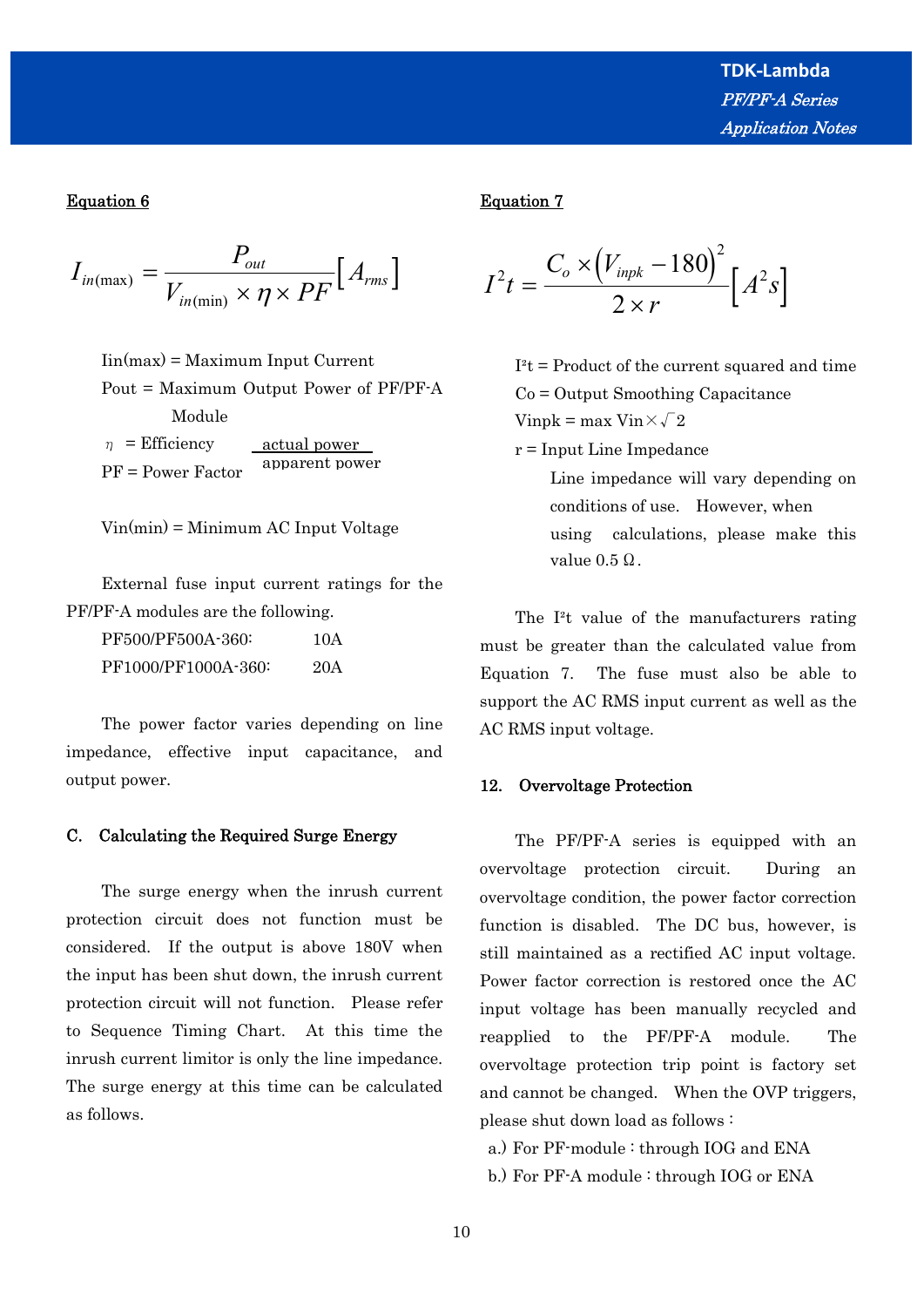Note: When recycling the AC input line voltage, enough time should be allowed to pass so that the DC output falls below 20VDC before the AC is reapplied.

## 13. Thermal Protection

 The PF/PF-A modules are thermally protected in the event that their base plate temperature should rise above the trip point (85 °C ~115 °C). Once an overtemperature condition is detected, power factor correction is inhibited and only a rectified AC input voltage is provided as an output from the PF/PF-A module. Power factor correction is restored once the baseplate temperature has fallen to within operating limits and AC line voltage is reapplied. When the thermal protection triggers, please shut down the load through the IOG and ENA.

## 14. Parallel Operation

 The PF/PF-A modules can be configured for current sharing N+1 parallel redundancy. N+1 parallel redundancy enhances system design reliability and provides the user with an option of achieving increased output power.

 The PF/PF-A modules can be paralleled by connecting the "PC" pin from one module to another. This will allow equal current sharing of up to a maximum of five units in parallel (same power level). By connecting the PC terminals together, each module will sense and monitor its own output current via an analog voltage signal that is in proportion to the output current. The internal circuits of both modules will mutually

monitor and compare the voltage of one another, so that balancing is achieved for both modules.

 When operating in parallel, the maximum load current drawn from each unit is up to 90% of the maximum output current that appears on the modules specification sheet.

#### Example

- using two PF1000/PF1000A-360 in parallel at  $Vin = 200VAC$
- The total output current is 8.4A
- The maximum load current capability per module is given by:

$$
I_{load} = 0.9 \times 8.4
$$

$$
I_{load} = 7.56 A
$$

#### Application Note on Parallel Operation

 Parallel operation is possible within the PFHC operation range (85~255VAC). When operating in parallel, connect the PC pins together and there will be current sharing between the models.

There are two methods of parallel operation.

- (1) Parallel Operation
- (2) N+1 parallel redundant operation.

## A. Basic Connection

 Parallel operation is used when there is not enough current to supply the load being used with one model, or when improving the reliability of the power supply by reducing the output power. However, if one model goes down, the output will be shut down. The basic connection is shown below.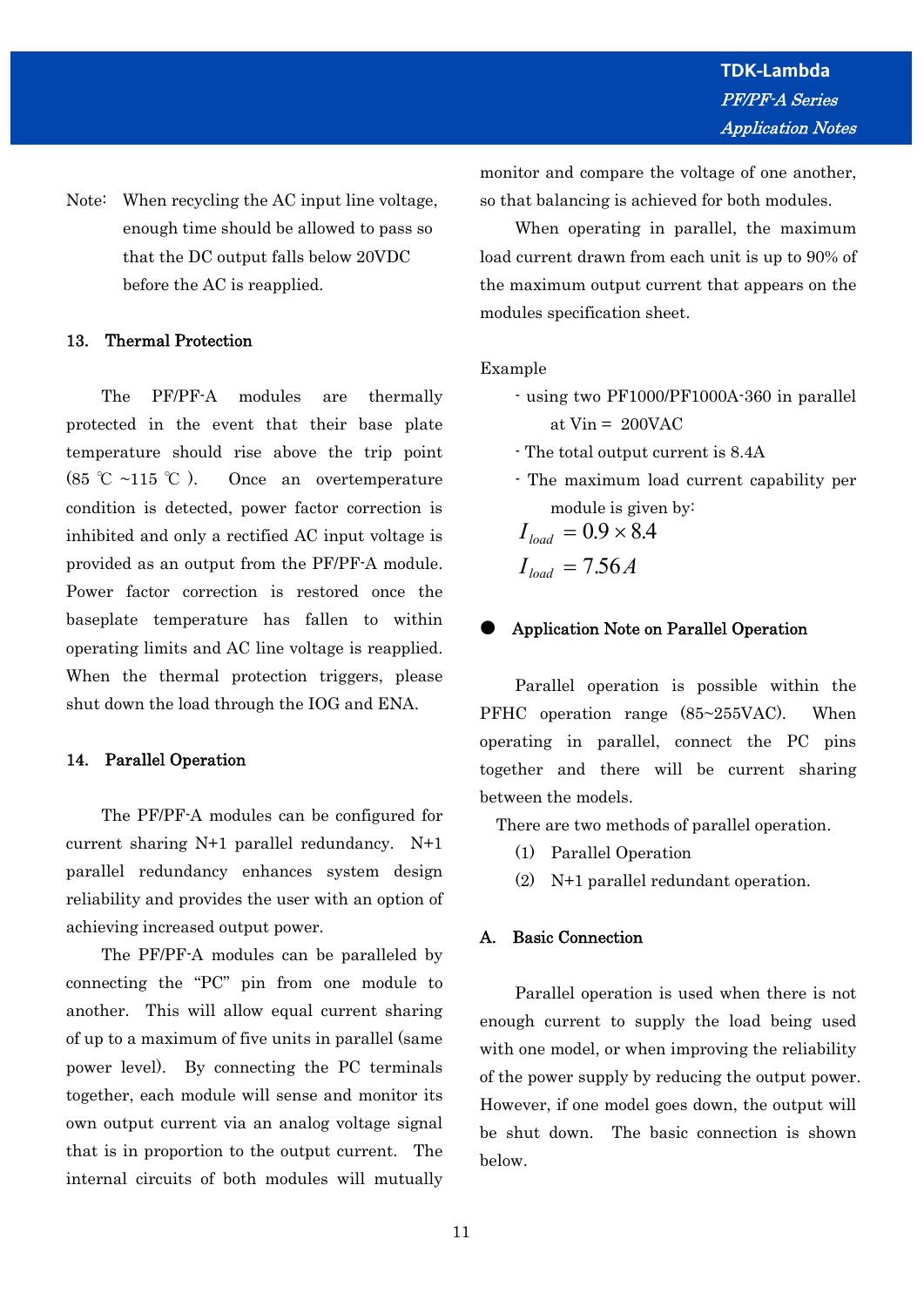

## ■ Basic Parallel Operation

## B. Parallel Redundant Operation

 In power supply systems demanding high reliability, N+1 modules can be used for the N module power supply, increasing the reliability of the system. In normal operation, the output power of each module will be lower, also raising the reliability of the system.

If one module goes down within the N+1

modules, the remaining N modules can still supply the load current and protection from the system going down is accomplished. However, a bridge diode and input fuse (standard DC) is required. When selecting the bridge diode as well as input fuse, please consider not only the time in standard operation, but also the inrush withstand current. The basic connection is shown below.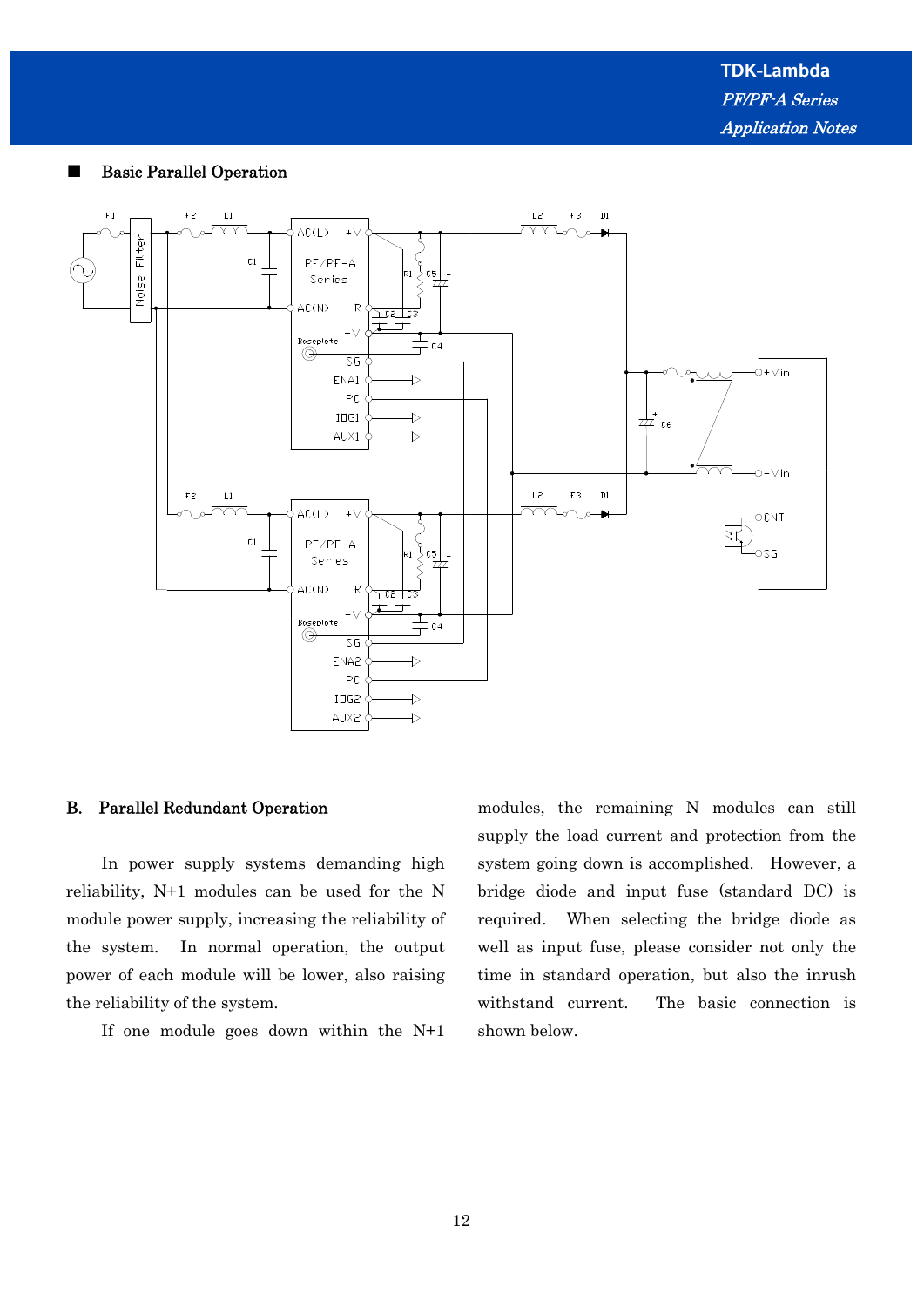

## N+1 Parallel Redundant Operation

## C. In Order to Operate in Parallel

 In order to operate in parallel, the following basic caution points should be considered.

- Input Voltage Range: 85~255VAC

If this range is exceeded, there will be no

 current sharing and damage to the module

could occur.

 -Maximum Possible Modules in Parallel: 5 units Models must be of similar type. PF500/PF500A and PF1000/PF1000A cannot be operated in parallel.

-Connection for Each Signal:

 Make sure that the power on signal (ENA) and IOG signal (IOG) are used. Only when both of these signals are LOW, the operation is normal, and possible output is displayed. If one of the signals is abnormal (HIGH), the module is thought to be abnormal. Please make the output in "OFF" condition.

- SG Terminal Connection

 The SG terminal is connected inside the module to the  $-V$  terminal. However, to make the module's operation more steady, discriminate from the output line (power line). To make the ground level even between each SG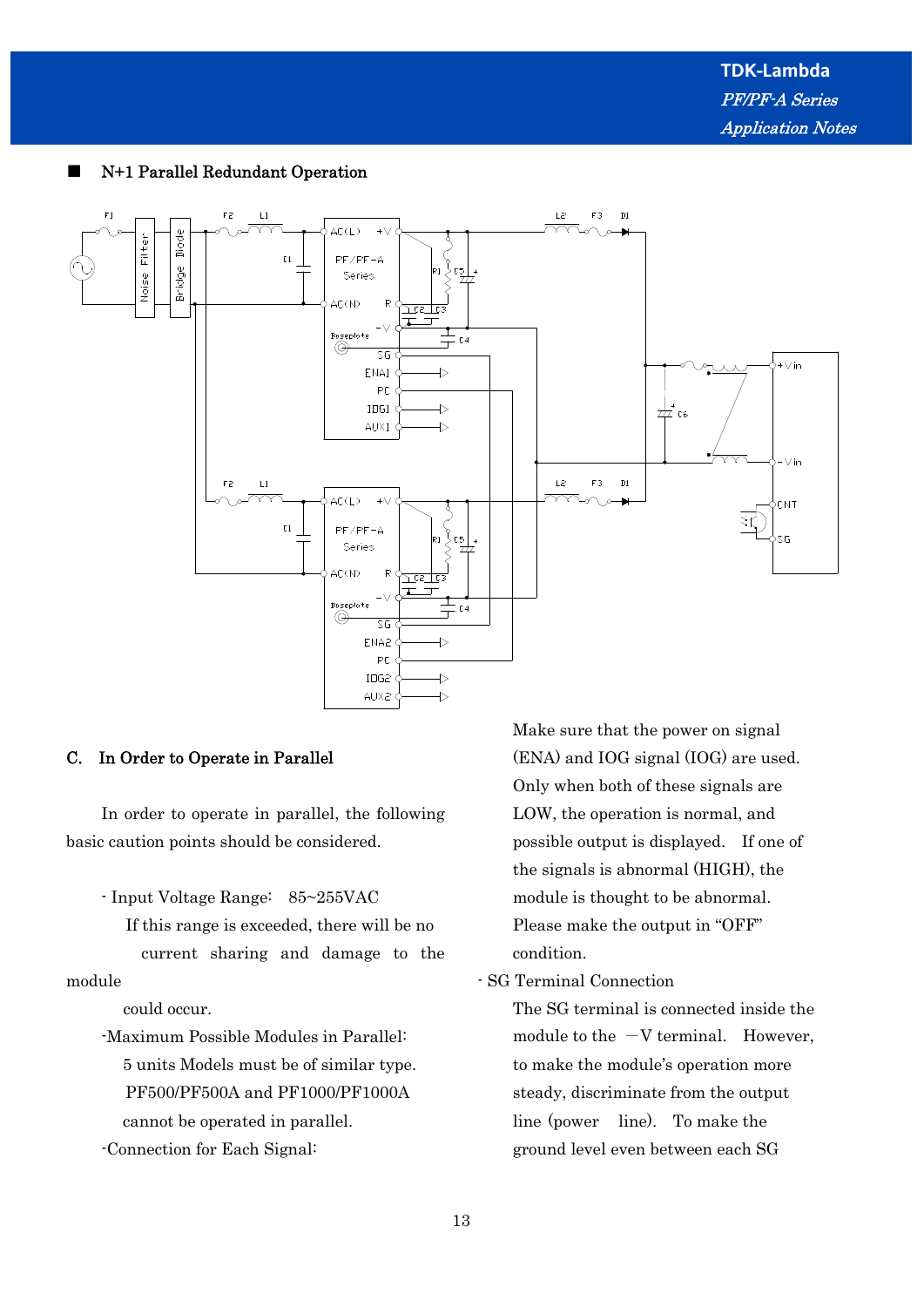terminal, short each  $-V$  terminal to the SG terminal.

- Output Derating: Under 90%

 When operating in parallel, derating is needed to achieve the current sharing accuracy. Please use at 90% or below of each module's maximum power rating. Further, take note that depending on the input voltage, the standard output will change.

- Output Smoothing Capacitor:

 When operating in parallel, a situation will be produced where the output capacitance exceeds each PF/PF-A series upper limit. The inrush current due to the output capacitor can damage the module. Therefore, in order to fulfill each module's maximum external output capacitance (inrush current capacitance), be sure to attach an output diode.

- Insertion of Normal Mode Choke Coil To avoid malfunction due to noise from the input and output lines, please insert an input and output normal mode choke coil.

- Parallel Redundant Operation

 When operating in parallel redundant mode, please be sure to full wave rectify by place a bridge diode on the input. If a bridge diode is not inserted, when one module fails there is the possibility of all of the input fuses blowing and the system's output dropping out. Further, when operating in redundant mode as a power supply system, there is a redundant operation method for each

 system (PH, or PT etc. used as the secondary).

## - Input Fuse

 For safety reasons, please place a input fuse on the input of each module. Further, we recommend placing an apparatus input fuse on the input section.

- Wiring

 The standard is to wire short and thick. Especially, wire the output  $-V$ terminals short and thick.

# ● Determining the Recommended External Component Values

## a) F1: AC Input Fuse

 Please select a component that meets the following recommended conditions.

## ○ Standard Voltage

 100VAC Input Series: 125VAC 200VAC Input Series: 250VAC

## ○ Standard Current

 Please choose a component above N (paralleled units)  $\times$  the calculated input current of each PF/PF-A module.

 Further, for the standard current, please select the components so that  $F1 > F2$ .

## ○ Withstand Surge Current

 Please calculate the withstand surge current with the following formula.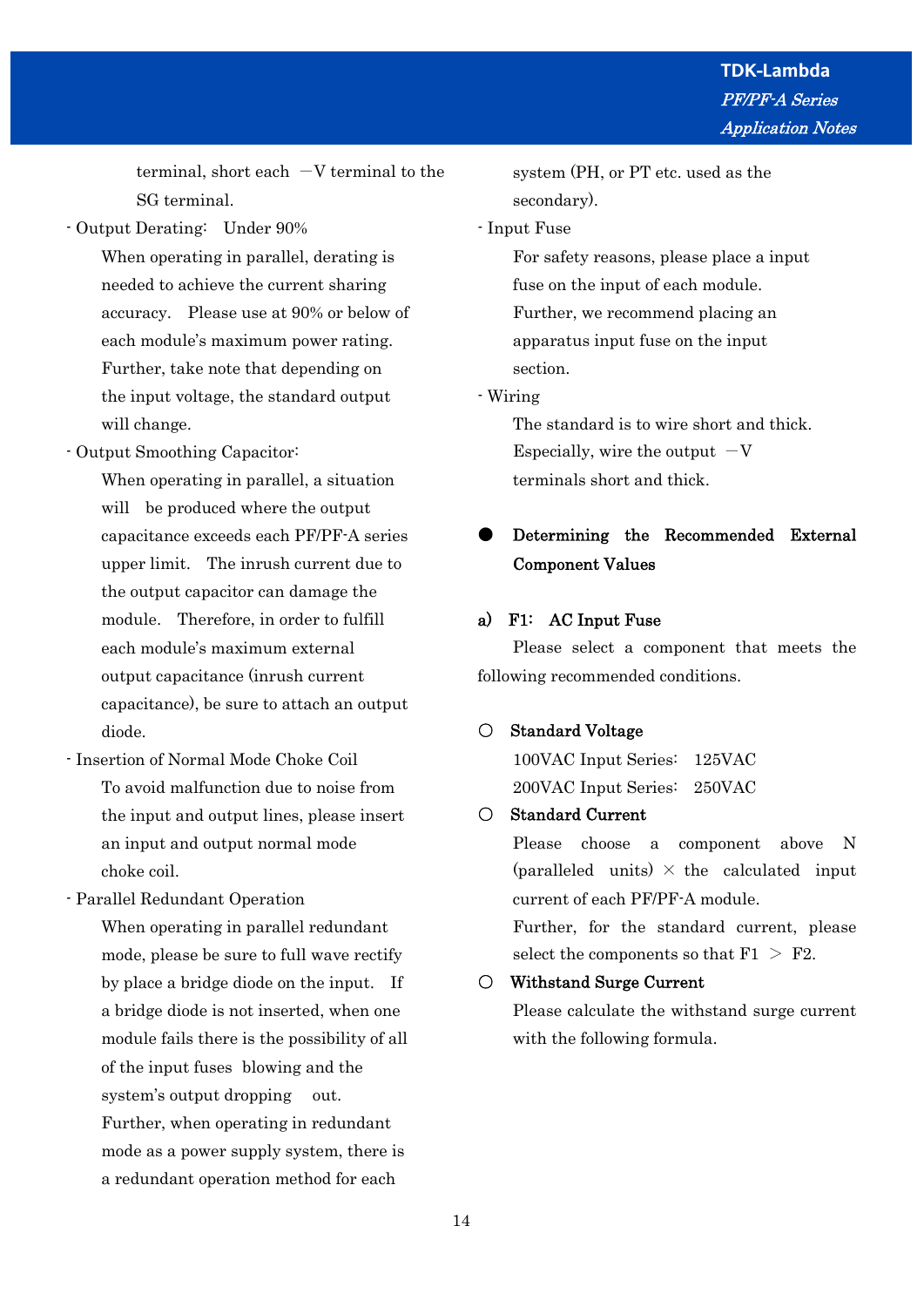## Equation 8

$$
I^2t = N^2 \times A[A^2s]
$$

- I²t: Withstand Surge Current needed for F1
- N: Parallel Operation Units
- A: Withstand Surge Current needed for F2 (refer to Equation 9)

 Further, when calculating with the above conditions, the value will be on the large side compared to the actual measured value. Therefore, base your selection on the measured value for the withstand surge current.

#### b) F2: PF/PF-A Input Fuse

 When the line from the PF/PF-A series output to the PH/PT series is long, a input electrolytic capacitor is needed to stabilize the PH/PT series input voltage. Therefore, when inserting a input electrolytic capacitor, a surge current will be added to F2. Please consider the sum of the PF/PF-A series output smoothing capacitors C5 and C6 with the following equation.

 Further, C6 must be considered with all PF/PF-A series modules in parallel operation.

#### Equation 9

$$
A = \frac{(C5 + C6) \times V_a^2}{2 \times r} \left[A^2 s\right]
$$

 A: Withstand Surge Current needed for F2 C5: Output Smoothing Capacitor

- C6: Secondary Input Electrolytic Capacitor (consider the tolerance)
	- Va: Input 200V Series Vin-180 Input 100V Series Vin However, Vin is the maximum input voltage DC conversion value.

r: Input Line Impedance

# c) R1: Input Surge Current Protective Resistor

 For the input surge current protective resistor, the output smoothing capacitance must be considered in the same way as for the PF/PF-A input fuse.

## d) L1: Normal Mode Choke Coil

 Please select a input interference protective normal mode choke coil that meets the following conditions.

## ○ Recommended Inductance Value

10µH: 5~30 µH

 Please select a similar component for the output interference protective normal mode choke coil L2.

## e) D1: Output Diode

 Please select a output diode that meets the following conditions.

#### ○ Reverse Withstand Voltage

600V or above.

#### ○ Standard Current

 Allow a good margin vs. the output current of the PF/PF-A that is being used and select the appropriate standard current output diode.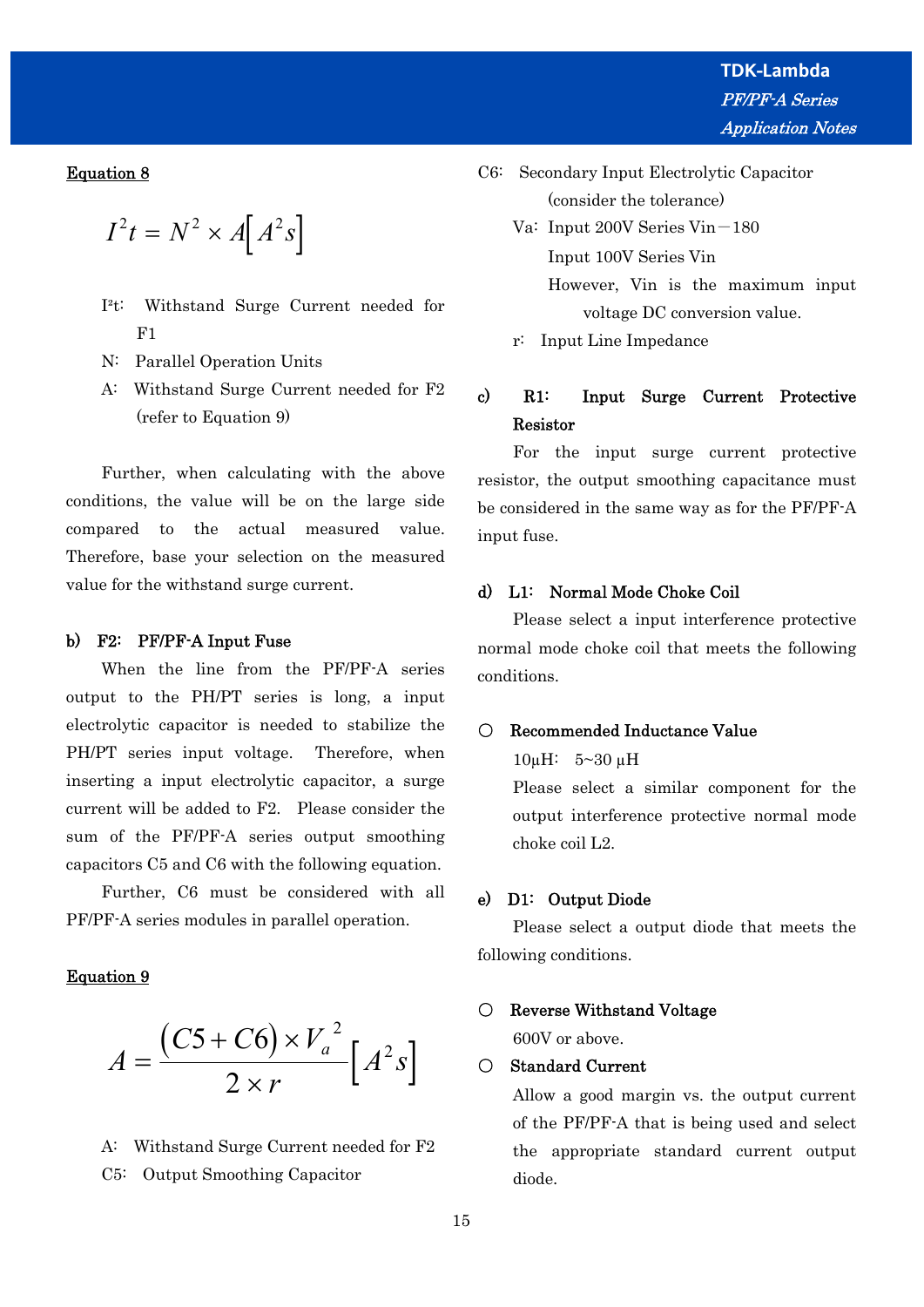## ○ Withstand Inrush Surge Current

 The C6 charging current will flow to the output diode. On this occasion the withstand current will be as shown in the following equation.

## Equation 10

$$
I^2 t = \frac{C6^2 \times Va^2}{2 \times r(C5 + C6)} \Big[ A^2 s \Big]
$$

- I²t: Withstand Surge Current needed for D<sub>1</sub>
- C5: Output Smoothing Capacitor
- C6: Secondary Input Electrolytic Capacitor (please consider the tolerance)
- Va: Input 200V Series Vin-180
	- Input 100V Series Vin
	- However, Vin is the maximum input voltage DC conversion value.
- r: Input Line Impedance

## f) F3: Output Fuse

 F3 is the abbreviation in the case that an input fuse is connected to all the DC-DC converters.

#### g) C6: PH/PT Input Electrolytic Capacitor

 When the wiring from the PF/PF-A series to the PH/PT series is long and there is a large voltage drop and regulation, please place this capacitor to the input section of the PH/PT series.

 Please select the capacitor so that the sum of C5 and C6 does not exceed the PF/PF-A series maximum external output capacitance.

 Further, ripple current will flow through this capacitor. Please check and select a component that satisfies the ripple current.

## ○ Standard Voltage

400WV or above

## h) Bridge Diode

 Please select a bridge diode that satisfies the conditions below.

#### ○ Withstand Voltage

 100VAC Input Series: 400VAC 200VAC Input Series: 600VAC

## ○ Standard Current

 Please choose a component above N (paralleled units)  $\times$  the calculated input current of each PF/PF-A module.

#### ○ Withstand Inrush Surge Current

 Select a value similar to the F1 withstand inrush surge current.

 Further, when attaching a bridge diode to each module unlike in the redundant operation basic connection, please select a standard current and withstand inrush surge current similar to F2.

 Also, please take note of the heat generated by the bridge diode.

## Signal Connection for Parallel Operation.

 The parallel and redundant operation signal connection for the PF/PF-A series to the secondary PH/PT series is recommended as follows.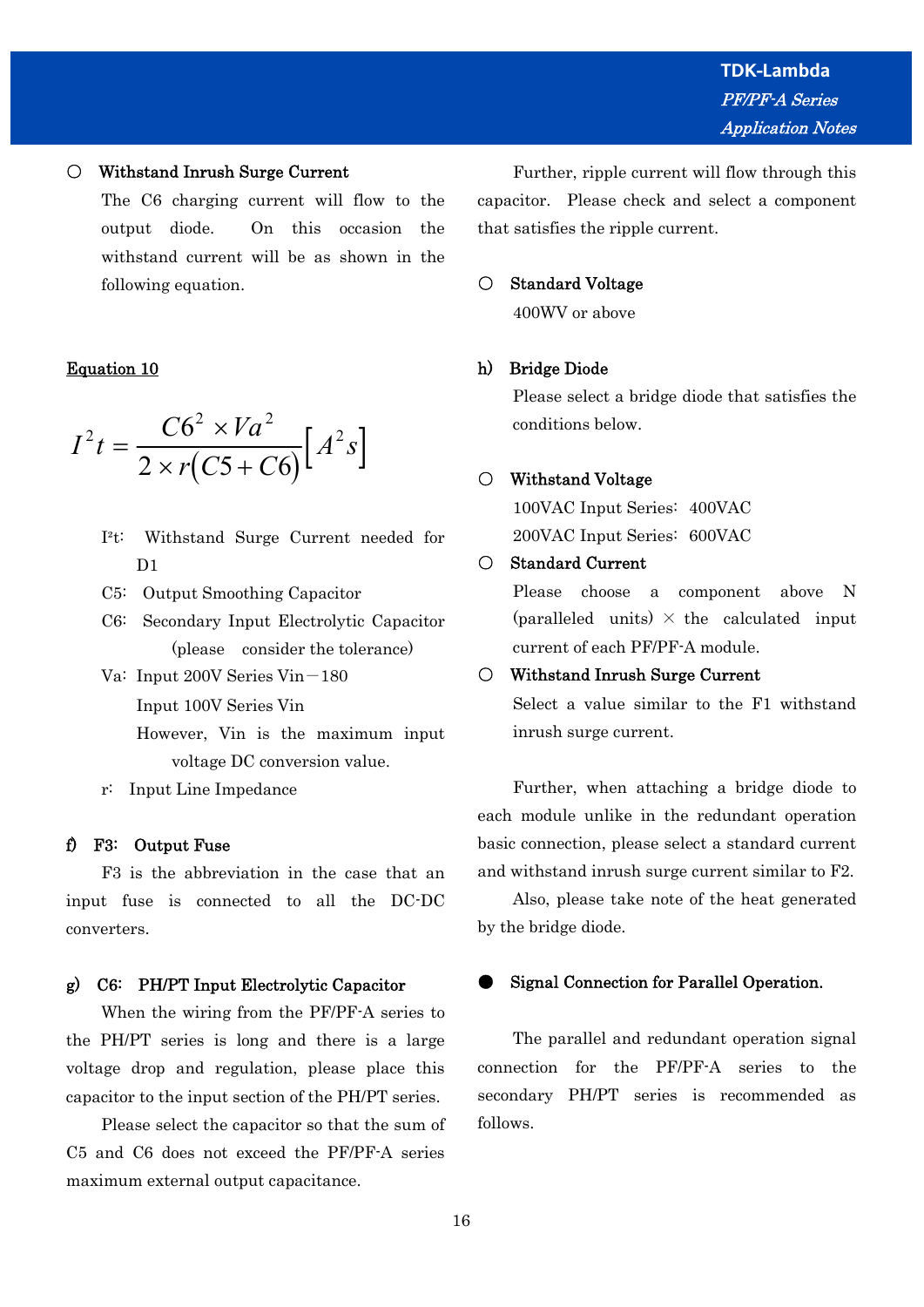Parallel Operation Signal Connection.

## (PF Connection)



# (PF-A Connection)



# N+1 Parallel Redundant Operation Signal Connection



## (PF Connection)





 Please select a electrolytic capacitor or 100µF or below for the capacitor connected to the AUX terminal.

 Further, 0.1µF capacitors have a good effect in removing noise between the ENA, IOG terminals and SG terminal.

 Upon module power supply development, depending on the PCB to be loaded on and the construction, applications not mentioned above may be needed. Please confirm with the actual equipment being used.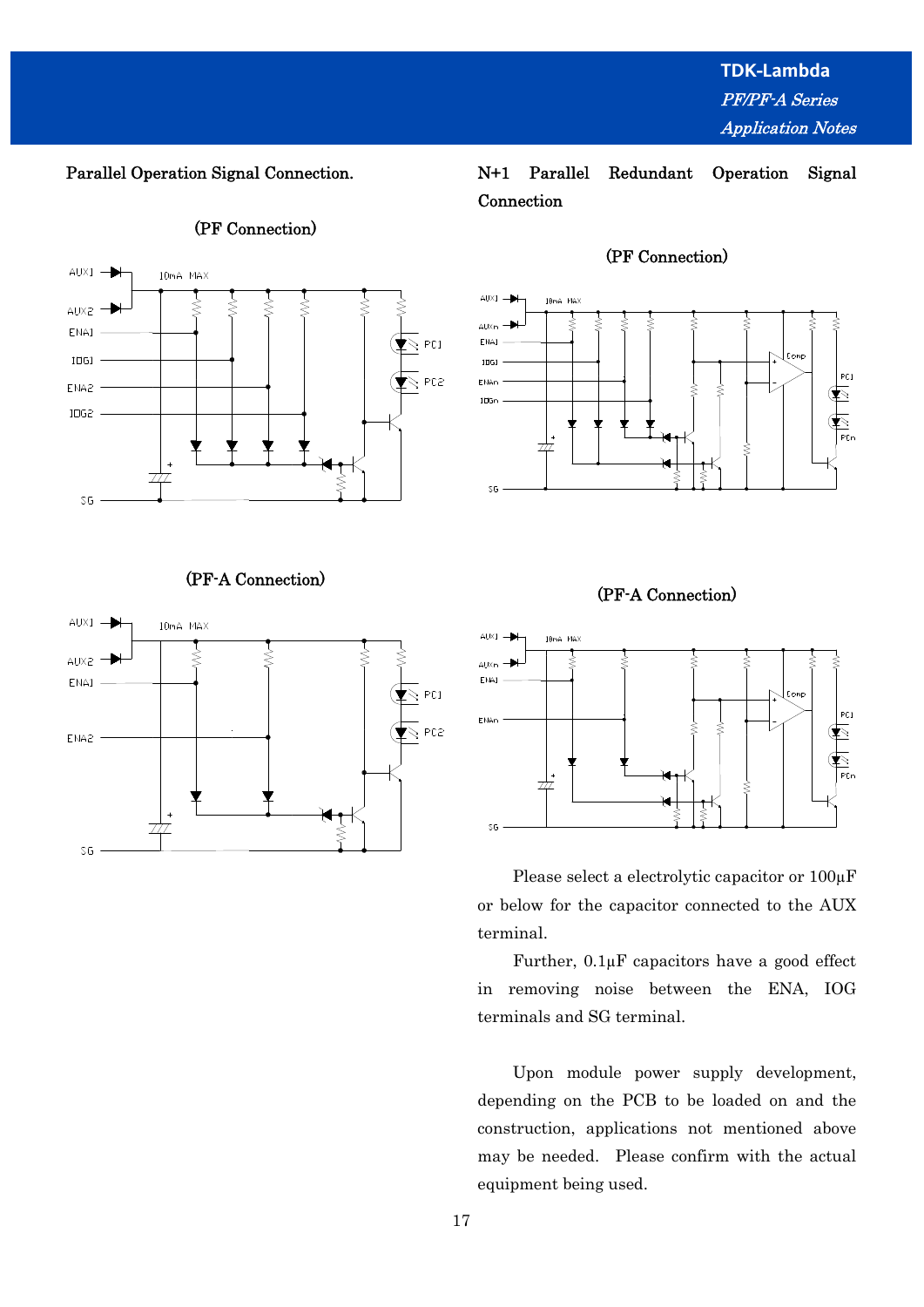# 15. Inverter Output Good Signal (IOG Terminal)

In a system that is using N+1 redundancy, hot plugability must be an option to the user. By allowing a module to be replaced (such as a defective or damaged module), without shutting down the AC input power, system reliability can be increased and "down time" minimized. The PF/PF-A module has an IOG pin that allows the user access to monitor each module's operation status. The IOG pin monitors the module's inverter operation by providing an open collector output signal.

 Normal operation is indicated as a low (maximum sink current: 5mA, maximum applied voltage: 35V). When monitoring the IOG terminal, the return should be connected to the SG terminal as in the following diagram (SG is connected internally to the  $-V$  terminal).

 Please take note that the time from when the PFHC goes off until the time the IOG goes high is 500~700mS.



## 16. Power ON Signal (ENA Terminal)

 The PF/PF-A series is furnished with a power ON monitoring signal (ENA terminal) that is supplied as an open collector type. This signal monitors the output voltage of the PF/PF-A module and indicates when it is at a high enough voltage to support proper operation. When the output voltage is at its proper level (greater than 350VDC), the power ON signal is in its low state (maximum sink current : 5mA, maximum applied voltage: 35V). Please refer to the Timing Sequence Chart.

 The power ON signal functions to ensure that the load of the PF/PF-A module (ie: PH module) remains in the off state until the module reaches its appropriate output voltage. At initial turn on of a power supply, there exists a high peak inrush current that charges up the input capacitors. If a load is drawn from the bulk storage capacitors before the PF/PF-A module reaches its normal operating voltage, the DC bus voltage can drop, causing a possible undervoltage lockout condition. This can prohibit the PF/PF-A module from operating properly. To prevent this from happening, the following circuitry should be added when combining PF/PF-A and PH modules.



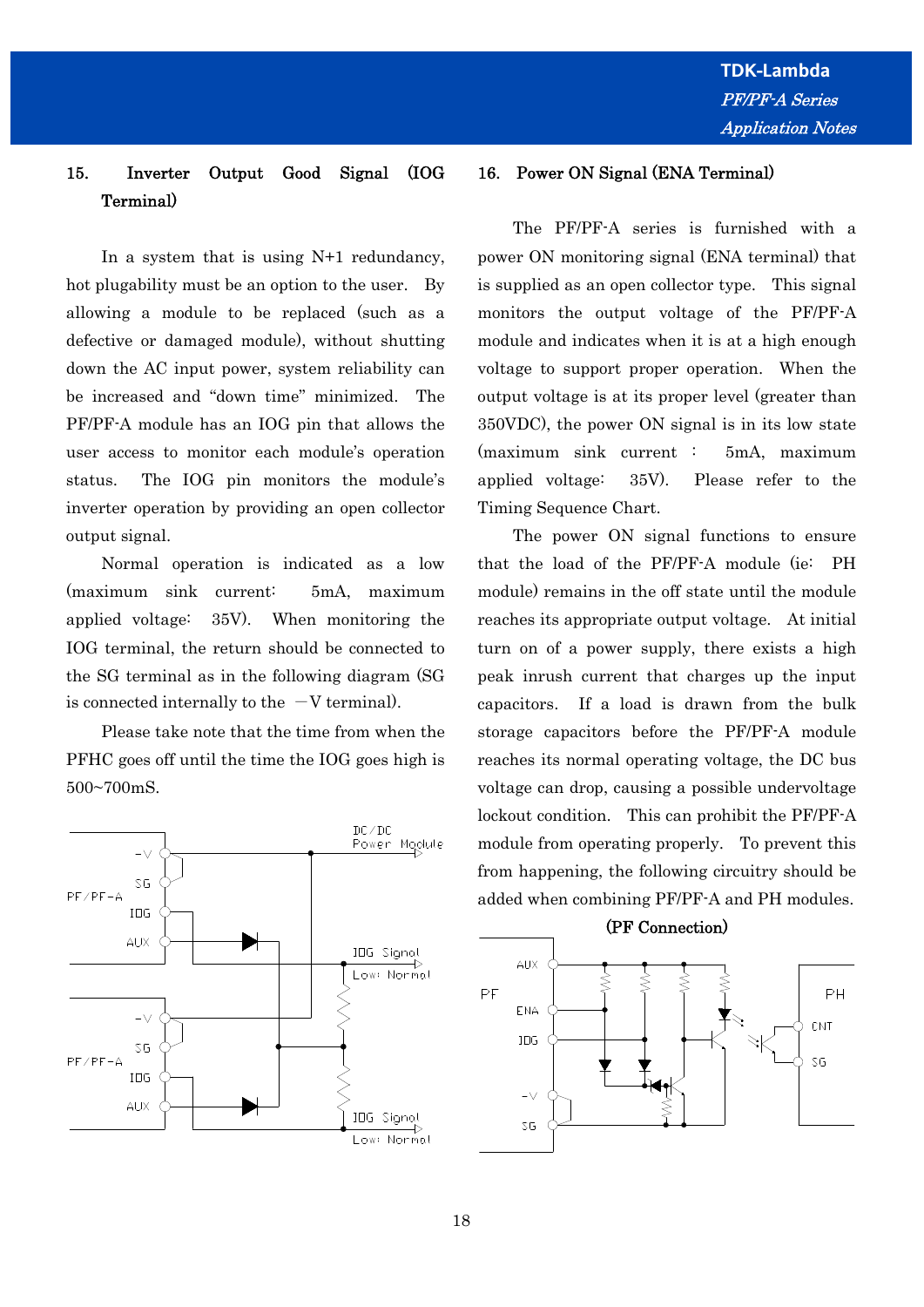

 The optically isolated circuit shown above uses the auxiliary bias supply of the PF/PF-A module to "hold off" the PF/PF-A module until sufficient voltage at the output of the PF/PF-A module is reached.

Note : This circuit can also be controlled via an external 0~5VTTL signal in place of the auxiliary supply. The return of the ENA pin is the SG terminal.

# 17. Auxiliary Power Supply for External Signal (AUX Terminal)

 PF/PF-A modules are equipped with an auxiliary power supply (AUX terminal) to provide power for external system or "housekeeping" circuitry. The output voltage range is from 12~20VDC at an maximum output current of 10mA. When using parallel operation, the AUX terminals should be diode isolated as shown in the diagram for the IOG signal. In this case as well, the maximum output current is 10mA. The return for the AUX signal is the signal ground terminal (SG).

#### 18. Operating Temperature

 The baseplate temperature must be limited to less than 85℃. For details on the thermal design, please refer to the Application Note "Thermal Design".

#### 19. Operating Humidity

 Avoid the buildup of condensation on or in the power module.

#### 20. Storage Temperature

 Sudden temperature changes can cause condensation buildup and possible power module failure.

#### 21. Storage Humidity

 High temperature and humidity can cause the terminals on the module to oxidize.

#### 22. Cooling Method

 The operating temperature is specified by the baseplate temperature (limited to 85℃). Various heatsink designs are possible. for detailed heatsink design, refer to the Application Note "Thermal Design".

## 23. Withstand Voltage

 The power module is designed to withstand 3kVAC between the input and baseplate, and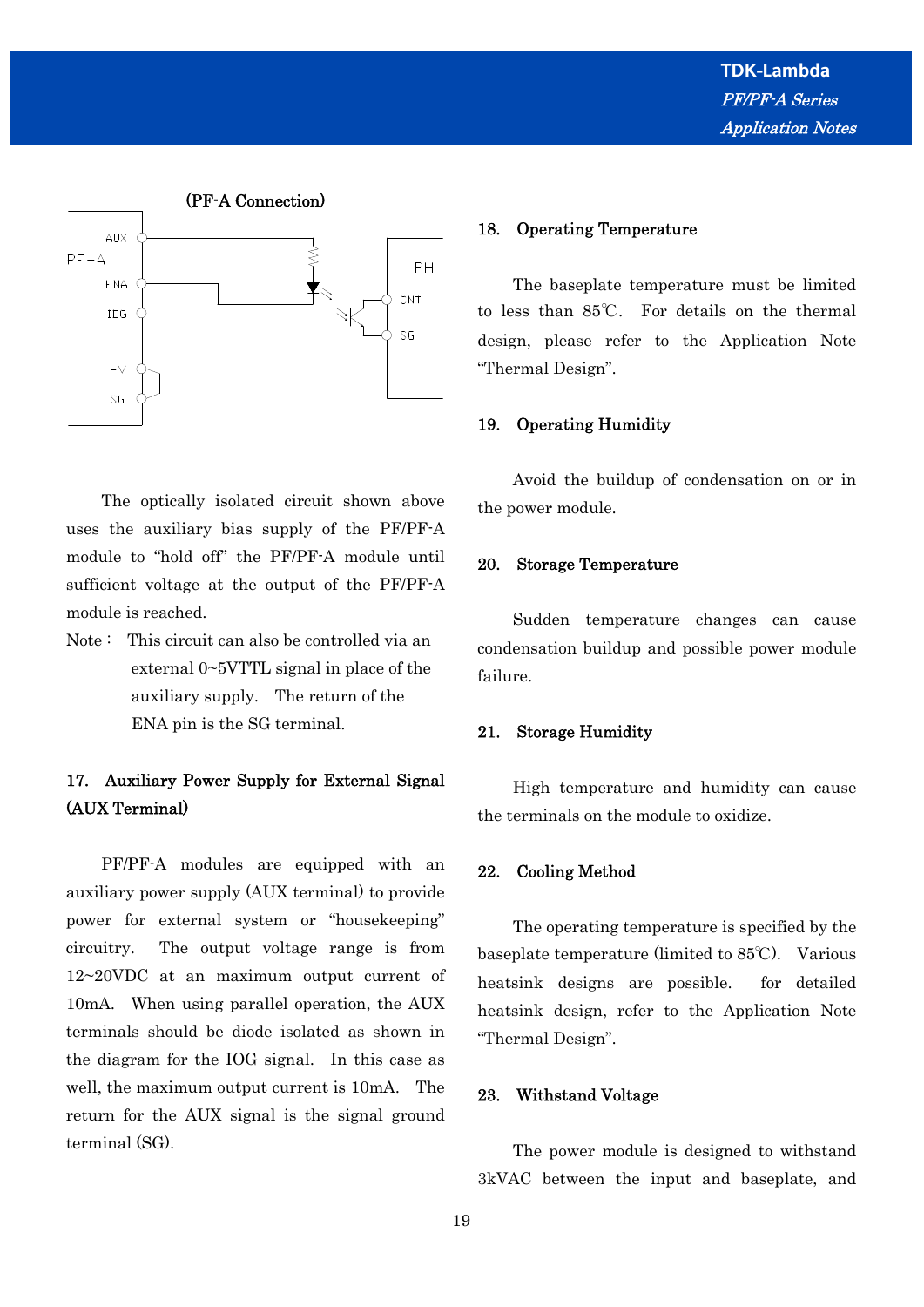between the input and output for 1 minute. In the case that the withstand voltage is tested in the incoming goods test, etc., please set the limit of the withstand voltage test equipment to 20mA. The applied voltage must be increased gradually from zero to the testing value, and then decreased gradually at shut down. Especially stay away from use of a timer, where a pulse of several times the applied voltage can be generated. This could cause damage to the module. Be sure to short the output side as shown below.

Further, the Withstand Voltage Test is basically a breakdown test. Please limit the number of tests to as few as possible.



voltage is changed over. Ensure to discharge the module with a resistor after the test.



## 25. Vibration

 Please refer to the "Installation" application note.

#### 26. Shock

 Value for the conditions of our shipping and packaging.

## 24. Isolation Resistance

 The isolation resistance is more than 100MΩ at 500VDC when tested with a DC isolation tester between output and baseplate and input and baseplate. Note when testing, some isolation testers can produce a high pulse when the applied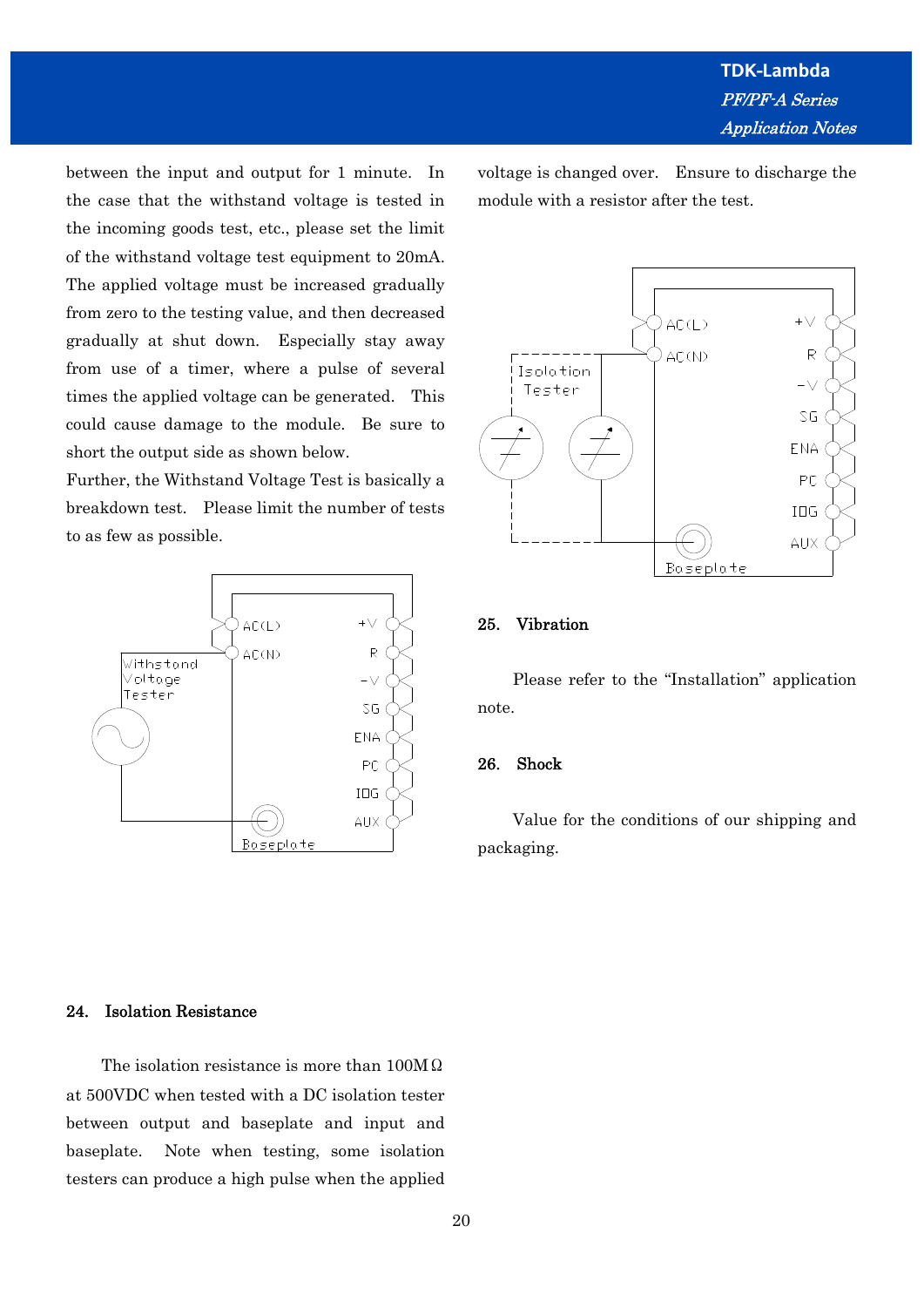# 27. Block Diagram・Sequence Chart

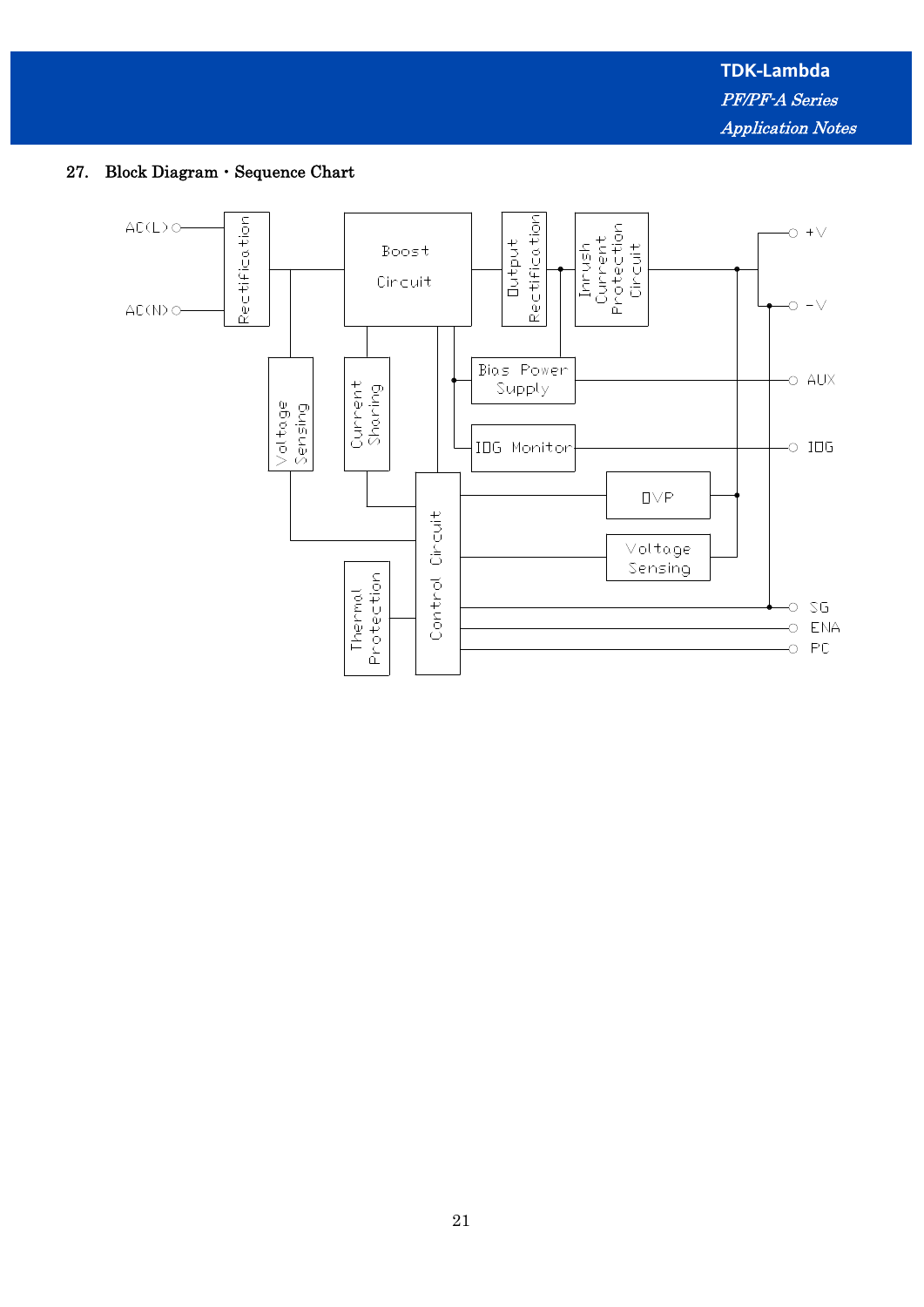**TDK-Lambda** PF/PF-A Series Application Notes

# PF Sequence Chart

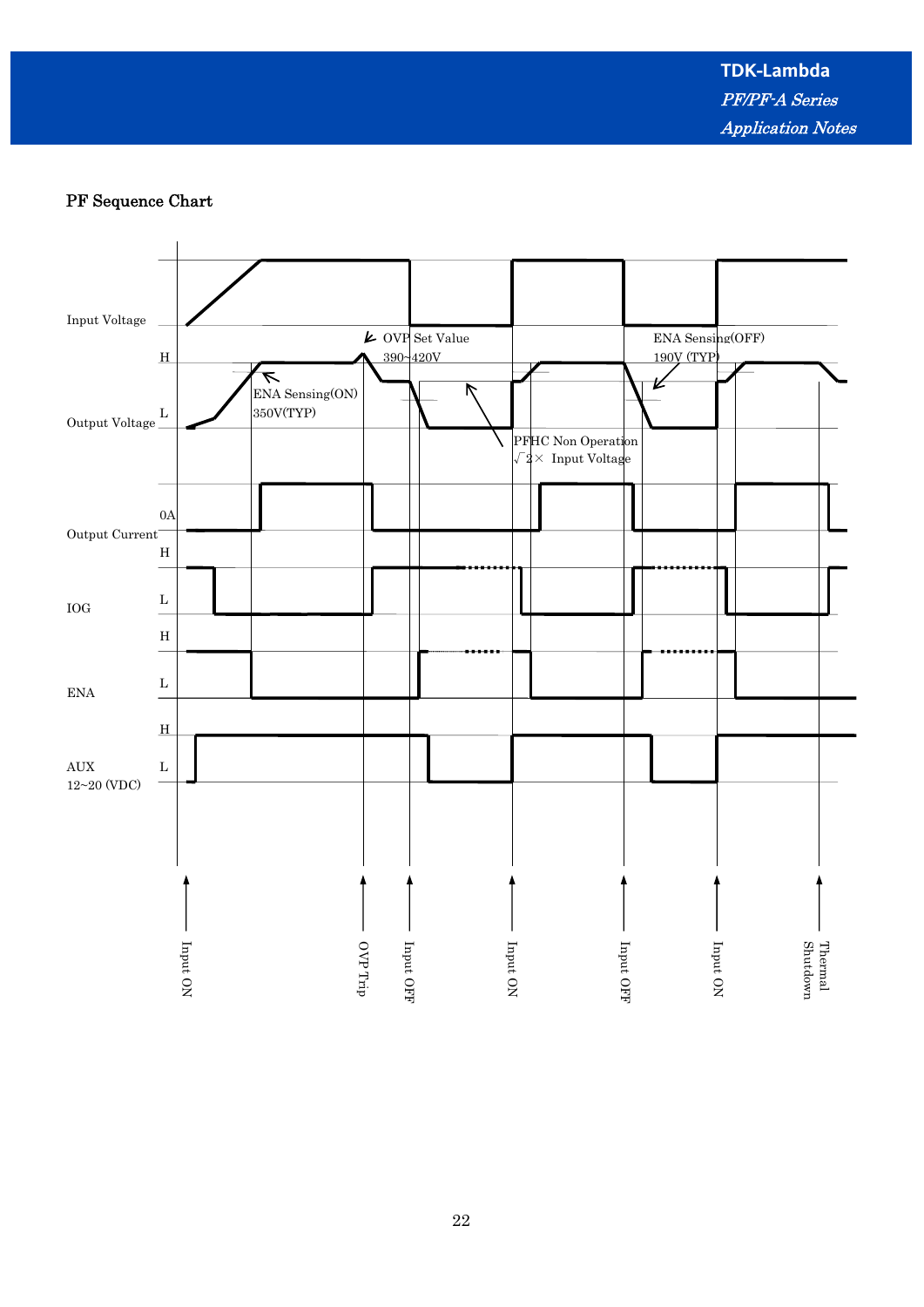**TDK-Lambda** PF/PF-A Series Application Notes

# PF-A Sequence Chart